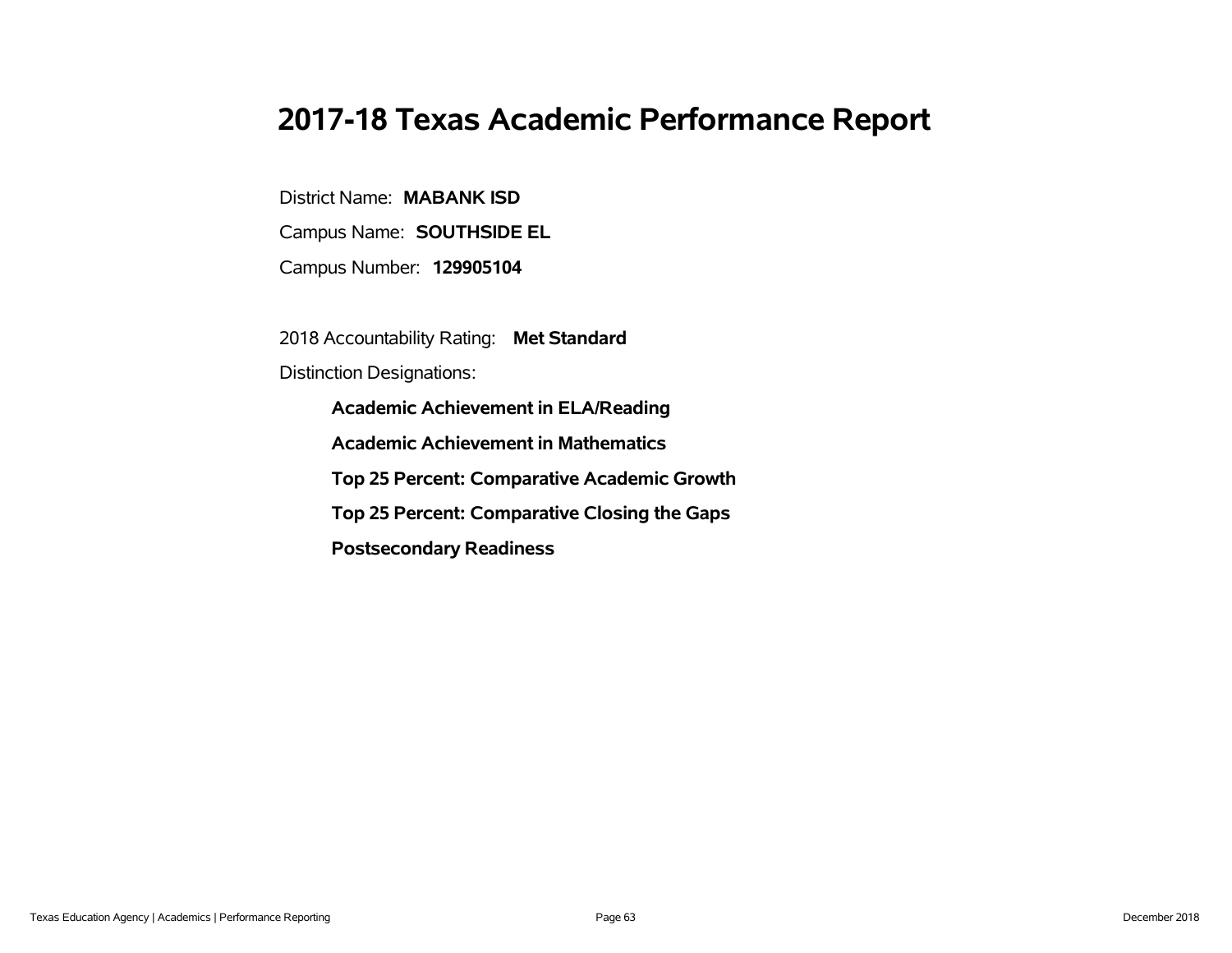### Campus Name: SOUTHSIDE EL **2017-18 Campus STAAR Performance** Grade Span: PK - 04<br>Campus Number: 129905104<br>School Type: Elementary Campus Number: 129905104

#### TEXAS EDUCATION AGENCY

|                                                                           |      |              |          |     |                          |        |       |                          |                          |                 | Two or         |                |               |           |
|---------------------------------------------------------------------------|------|--------------|----------|-----|--------------------------|--------|-------|--------------------------|--------------------------|-----------------|----------------|----------------|---------------|-----------|
|                                                                           |      |              |          |     | African                  |        |       | American                 |                          | <b>Pacific</b>  | More           | <b>Special</b> | Econ          | EL        |
|                                                                           |      | <b>State</b> | District |     | Campus American Hispanic |        | White | Indian                   | Asian                    | <b>Islander</b> | Races          | Ed             | <b>Disadv</b> | (Current) |
| STAAR Performance Rates by Tested Grade, Subject, and Performance Levels^ |      |              |          |     |                          |        |       |                          |                          |                 |                |                |               |           |
| <b>Grade 3 Reading</b>                                                    |      |              |          |     |                          |        |       |                          |                          |                 |                |                |               |           |
| At Approaches Grade Level or Above                                        | 2018 | 77%          | 87%      | 95% |                          | $\ast$ | 93%   | $\ast$                   |                          |                 | $\ast$         | $\ast$         | 93%           | $\ast$    |
|                                                                           | 2017 | 73%          | 78%      | 83% | $\ast$                   | $\ast$ | 79%   | $\overline{\phantom{a}}$ |                          |                 |                | $\ast$         | 79%           | $\ast$    |
| At Meets Grade Level or Above                                             | 2018 | 43%          | 55%      | 59% |                          | $\ast$ | 62%   | $\ast$                   |                          |                 | $\ast$         | $\star$        | 55%           | $\ast$    |
|                                                                           | 2017 | 45%          | 47%      | 45% | $\ast$                   | $\ast$ | 43%   | $\overline{a}$           |                          |                 |                | $\ast$         | 36%           | $\ast$    |
| At Masters Grade Level                                                    | 2018 | 25%          | 32%      | 30% |                          | $\ast$ | 32%   | $\ast$                   |                          |                 | $\ast$         | $\ast$         | 25%           | $\ast$    |
|                                                                           | 2017 | 29%          | 28%      | 25% | $\ast$                   | $\ast$ | 24%   | L,                       |                          |                 |                | $\ast$         | 18%           | $\ast$    |
| <b>Grade 3 Mathematics</b>                                                |      |              |          |     |                          |        |       |                          |                          |                 |                |                |               |           |
| At Approaches Grade Level or Above                                        | 2018 | 78%          | 93%      | 96% |                          | $\ast$ | 95%   | $\ast$                   |                          |                 | $\ast$         | $\ast$         | 95%           | $\ast$    |
|                                                                           | 2017 | 77%          | 87%      | 91% | $\ast$                   | $\ast$ | 89%   | $\overline{\phantom{a}}$ |                          |                 | $\blacksquare$ | $\ast$         | 88%           | $\ast$    |
| At Meets Grade Level or Above                                             | 2018 | 47%          | 70%      | 73% |                          | $\ast$ | 72%   | $\ast$                   |                          |                 | $\ast$         | $\ast$         | 71%           | $\ast$    |
|                                                                           | 2017 | 49%          | 54%      | 53% | $\ast$                   | $\ast$ | 54%   | $\blacksquare$           |                          |                 | $\blacksquare$ | $\ast$         | 46%           |           |
| At Masters Grade Level                                                    | 2018 | 23%          | 35%      | 34% |                          | $\ast$ | 37%   | $\ast$                   |                          |                 | $\ast$         | $\ast$         | 27%           | $\ast$    |
|                                                                           | 2017 | 26%          | 30%      | 39% | $\ast$                   | $\ast$ | 41%   |                          |                          |                 |                | $\ast$         | 29%           | $\ast$    |
| <b>Grade 4 Reading</b>                                                    |      |              |          |     |                          |        |       |                          |                          |                 |                |                |               |           |
| At Approaches Grade Level or Above                                        | 2018 | 73%          | 86%      | 96% | $\ast$                   | 100%   | 96%   |                          |                          |                 | $\ast$         | $\ast$         | 94%           | $\ast$    |
|                                                                           | 2017 | 70%          | 81%      | 92% |                          | $\ast$ | 92%   | $\ast$                   | $\ast$                   |                 | $\ast$         | $\ast$         | 90%           | $\ast$    |
| At Meets Grade Level or Above                                             | 2018 | 46%          | 59%      | 72% | $\ast$                   | 85%    | 70%   |                          |                          |                 | $\ast$         | $\ast$         | 73%           | $\ast$    |
|                                                                           | 2017 | 44%          | 56%      | 68% |                          | $\ast$ | 68%   | $\ast$                   | $\ast$                   |                 | $\ast$         | $\ast$         | 56%           | $\ast$    |
| At Masters Grade Level                                                    | 2018 | 24%          | 28%      | 30% | $\ast$                   | 38%    | 28%   | $\blacksquare$           |                          |                 | $\ast$         | $\ast$         | 29%           | $\ast$    |
|                                                                           | 2017 | 24%          | 28%      | 29% |                          | $\ast$ | 29%   | $\ast$                   | $\ast$                   |                 | $\ast$         | $\ast$         | 19%           | $\ast$    |
| <b>Grade 4 Mathematics</b>                                                |      |              |          |     |                          |        |       |                          |                          |                 |                |                |               |           |
| At Approaches Grade Level or Above                                        | 2018 | 78%          | 92%      | 94% | $\ast$                   | $\ast$ | 92%   | L,                       |                          |                 | $\ast$         | 55%            | 91%           | $\ast$    |
|                                                                           | 2017 | 76%          | 88%      | 92% |                          | 100%   | 92%   | $\ast$                   | $\ast$                   |                 | $\ast$         | $\ast$         | 90%           | $\ast$    |
| At Meets Grade Level or Above                                             | 2018 | 49%          | 69%      | 69% | $\ast$                   | $\ast$ | 69%   | $\overline{a}$           |                          |                 | $\ast$         | 45%            | 68%           | $\ast$    |
|                                                                           | 2017 | 47%          | 68%      | 69% |                          | 73%    | 70%   | $\ast$                   | $\ast$                   |                 | $\ast$         | $\ast$         | 63%           | $\ast$    |
| At Masters Grade Level                                                    | 2018 | 27%          | 40%      | 41% | $\ast$                   | $\ast$ | 46%   | ٠                        | $\overline{\phantom{a}}$ |                 | $\ast$         | 45%            | 41%           | $\ast$    |
|                                                                           | 2017 | 27%          | 41%      | 38% | $\blacksquare$           | 55%    | 33%   | $\ast$                   | $\ast$                   |                 | $\ast$         | $\ast$         | 31%           | $\ast$    |
| <b>Grade 4 Writing</b>                                                    |      |              |          |     |                          |        |       |                          |                          |                 |                |                |               |           |
| At Approaches Grade Level or Above                                        | 2018 | 63%          | 72%      | 82% | $\ast$                   | $\ast$ | 80%   | $\overline{\phantom{a}}$ |                          |                 | $\ast$         | $\ast$         | 77%           | $\ast$    |
|                                                                           | 2017 | 65%          | 72%      | 83% |                          | $\ast$ | 81%   | $\ast$                   | $\ast$                   |                 | $\ast$         | $\star$        | $\ast$        | $\ast$    |
| At Meets Grade Level or Above                                             | 2018 | 39%          | 50%      | 62% | $\ast$                   | $\ast$ | 61%   | $\overline{\phantom{a}}$ | $\overline{\phantom{a}}$ |                 | $\ast$         | $\ast$         | 59%           | $\ast$    |
|                                                                           | 2017 | 34%          | 42%      | 43% |                          | $\ast$ | 42%   | $\ast$                   | $\ast$                   |                 | $\ast$         | $\ast$         | $\ast$        | $\ast$    |
| At Masters Grade Level                                                    | 2018 | 11%          | 15%      | 18% |                          | $\ast$ | 18%   |                          |                          |                 | $\ast$         | $\ast$         | 16%           |           |
|                                                                           | 2017 | 11%          | 11%      | 9%  |                          | $\ast$ | 8%    | $\ast$                   | $\ast$                   |                 | $\ast$         | $\ast$         | $\ast$        | $\ast$    |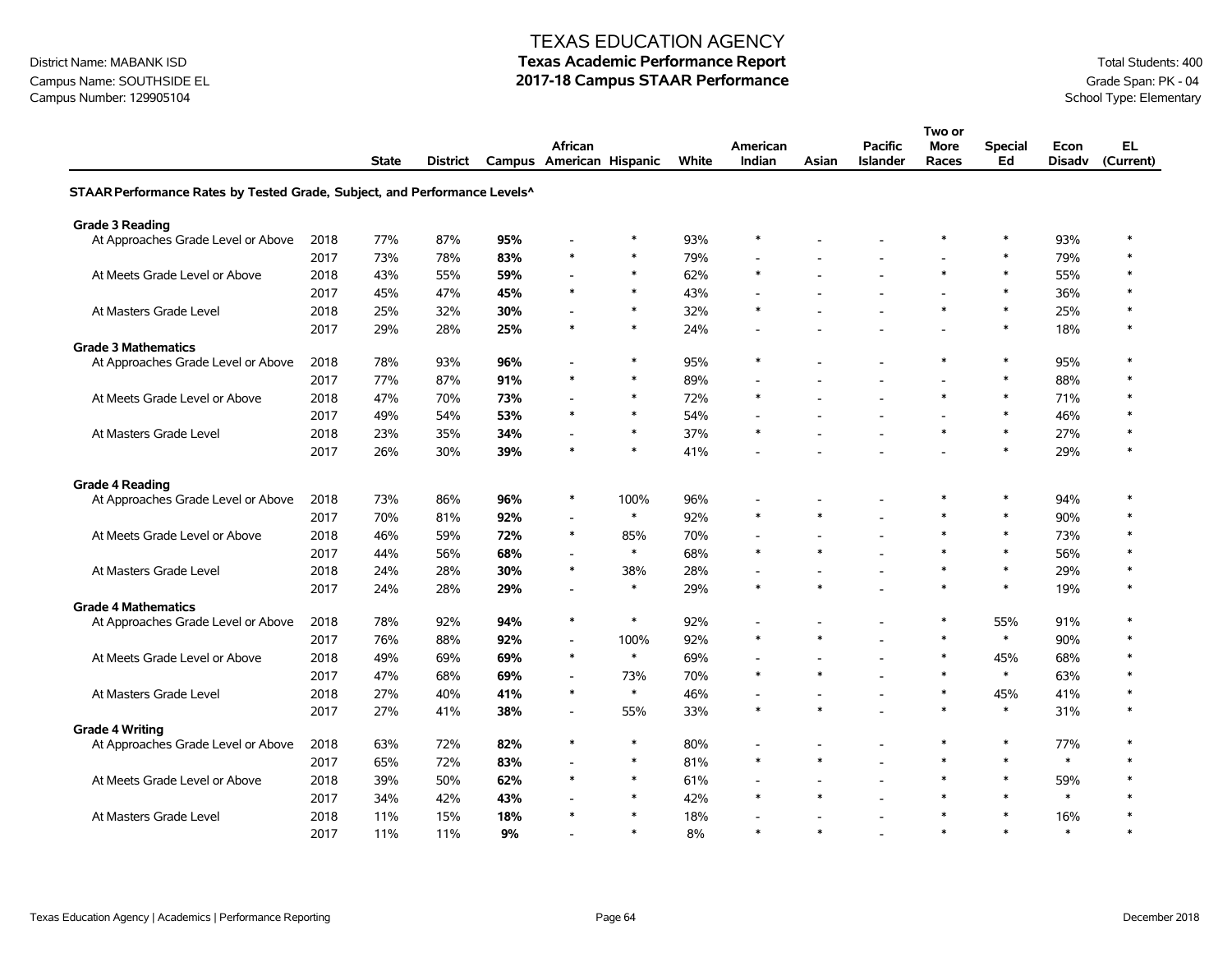### Campus Name: SOUTHSIDE EL **2017-18 Campus STAAR Performance** Grade Span: PK - 04<br>Campus Number: 129905104<br>School Type: Elementary Campus Number: 129905104

#### TEXAS EDUCATION AGENCY

|                                                                           |      |              |                 |     |                                     |        |       |                          |                          |                                   | Two or               |                      |                       |                        |
|---------------------------------------------------------------------------|------|--------------|-----------------|-----|-------------------------------------|--------|-------|--------------------------|--------------------------|-----------------------------------|----------------------|----------------------|-----------------------|------------------------|
|                                                                           |      | <b>State</b> | <b>District</b> |     | African<br>Campus American Hispanic |        | White | American<br>Indian       | Asian                    | <b>Pacific</b><br><b>Islander</b> | <b>More</b><br>Races | <b>Special</b><br>Ed | Econ<br><b>Disadv</b> | <b>EL</b><br>(Current) |
| STAAR Performance Rates by Tested Grade, Subject, and Performance Levels^ |      |              |                 |     |                                     |        |       |                          |                          |                                   |                      |                      |                       |                        |
| All Grades All Subjects                                                   |      |              |                 |     |                                     |        |       |                          |                          |                                   |                      |                      |                       |                        |
| At Approaches Grade Level or Above                                        | 2018 | 77%          | 85%             | 92% | $\ast$                              | 100%   | 91%   | $\ast$                   |                          |                                   | $\ast$               | 59%                  | 90%                   | 100%                   |
|                                                                           | 2017 | 75%          | 83%             | 88% | $\ast$                              | 98%    | 87%   | $\ast$                   | $\ast$                   |                                   | $\ast$               | $\ast$               | 84%                   | 86%                    |
| At Meets Grade Level or Above                                             | 2018 | 48%          | 56%             | 67% | $\ast$                              | 75%    | 67%   | $\ast$                   |                          | $\overline{a}$                    | $\ast$               | 41%                  | 65%                   | 74%                    |
|                                                                           | 2017 | 45%          | 52%             | 56% | $\ast$                              | 60%    | 55%   | $\ast$                   | $\ast$                   |                                   | $\ast$               | $\ast$               | 46%                   | 62%                    |
| At Masters Grade Level                                                    | 2018 | 22%          | 24%             | 31% | $\ast$                              | 26%    | 32%   | $\ast$                   |                          | $\blacksquare$                    | $\ast$               | 17%                  | 28%                   | 30%                    |
|                                                                           | 2017 | 20%          | 21%             | 28% | $\ast$                              | 29%    | 27%   | $\ast$                   | $\ast$                   |                                   | $\ast$               | $\ast$               | 21%                   | 24%                    |
| All Grades ELA/Reading                                                    |      |              |                 |     |                                     |        |       |                          |                          |                                   |                      |                      |                       |                        |
| At Approaches Grade Level or Above                                        | 2018 | 74%          | 81%             | 95% | $\ast$                              | 100%   | 95%   | $\ast$                   |                          | $\qquad \qquad \blacksquare$      | $\ast$               | $\ast$               | 94%                   | $\ast$                 |
|                                                                           | 2017 | 72%          | 80%             | 87% | $\ast$                              | 100%   | 85%   | $\ast$                   | $\ast$                   | $\overline{a}$                    | $\ast$               | $\ast$               | 84%                   |                        |
| At Meets Grade Level or Above                                             | 2018 | 46%          | 51%             | 65% | $\ast$                              | 68%    | 66%   | $\ast$                   |                          | $\overline{\phantom{a}}$          | $\ast$               | $\ast$               | 64%                   |                        |
|                                                                           | 2017 | 44%          | 51%             | 57% | $\ast$                              | 68%    | 55%   | $\ast$                   | $\ast$                   |                                   | $\ast$               | $\ast$               | 45%                   |                        |
| At Masters Grade Level                                                    | 2018 | 19%          | 20%             | 30% | $\ast$                              | 32%    | 30%   | $\ast$                   |                          | $\overline{\phantom{a}}$          | $\ast$               | $\ast$               | 27%                   | $\ast$                 |
|                                                                           | 2017 | 19%          | 19%             | 27% | $\ast$                              | 27%    | 26%   | $\ast$                   | $\ast$                   |                                   | $\ast$               | $\ast$               | 18%                   |                        |
| <b>All Grades Mathematics</b>                                             |      |              |                 |     |                                     |        |       |                          |                          |                                   |                      |                      |                       |                        |
| At Approaches Grade Level or Above                                        | 2018 | 81%          | 93%             | 95% | $\ast$                              | 100%   | 93%   | $\ast$                   |                          |                                   | $\ast$               | 65%                  | 93%                   |                        |
|                                                                           | 2017 | 79%          | 89%             | 91% | $\ast$                              | 100%   | 90%   | $\ast$                   | $\ast$                   |                                   | $\ast$               | $\ast$               | 89%                   |                        |
| At Meets Grade Level or Above                                             | 2018 | 50%          | 65%             | 71% | $\ast$                              | 86%    | 70%   | $\ast$                   |                          | $\qquad \qquad \blacksquare$      | $\ast$               | 41%                  | 70%                   |                        |
|                                                                           | 2017 | 46%          | 56%             | 61% | $\ast$                              | 59%    | 62%   | $\ast$                   | $\ast$                   | $\overline{\phantom{a}}$          | $\ast$               | $\ast$               | 54%                   |                        |
| At Masters Grade Level                                                    | 2018 | 24%          | 31%             | 38% | $\ast$                              | 27%    | 41%   | $\ast$                   | $\overline{\phantom{a}}$ | $\overline{\phantom{a}}$          | $\ast$               | 35%                  | 34%                   |                        |
|                                                                           | 2017 | 22%          | 27%             | 38% | $\ast$                              | 41%    | 37%   | $\ast$                   | $\ast$                   |                                   | $\ast$               | $\ast$               | 30%                   |                        |
| <b>All Grades Writing</b>                                                 |      |              |                 |     |                                     |        |       |                          |                          |                                   |                      |                      |                       |                        |
| At Approaches Grade Level or Above                                        | 2018 | 66%          | 72%             | 82% | $\ast$                              | $\ast$ | 80%   |                          |                          | $\overline{\phantom{a}}$          | $\ast$               | $\ast$               | 77%                   |                        |
|                                                                           | 2017 | 67%          | 74%             | 83% |                                     | $\ast$ | 81%   | $\ast$                   | $\ast$                   |                                   | $\ast$               | $\ast$               | $\ast$                |                        |
| At Meets Grade Level or Above                                             | 2018 | 41%          | 47%             | 62% | $\ast$                              | $\ast$ | 61%   | $\overline{\phantom{a}}$ | $\overline{\phantom{a}}$ | $\overline{\phantom{a}}$          | $\ast$               | $\ast$               | 59%                   |                        |
|                                                                           | 2017 | 36%          | 40%             | 43% |                                     | $\ast$ | 42%   | $\ast$                   | $\ast$                   |                                   | $\ast$               | $\ast$               | $\ast$                |                        |
| At Masters Grade Level                                                    | 2018 | 13%          | 12%             | 18% | $\ast$                              | $\ast$ | 18%   |                          |                          | $\overline{\phantom{a}}$          | $\ast$               | $\ast$               | 16%                   |                        |
|                                                                           | 2017 | 11%          | 11%             | 9%  |                                     | $\ast$ | 8%    | $\ast$                   | $\ast$                   |                                   | $\ast$               | $\ast$               | $\ast$                | $\ast$                 |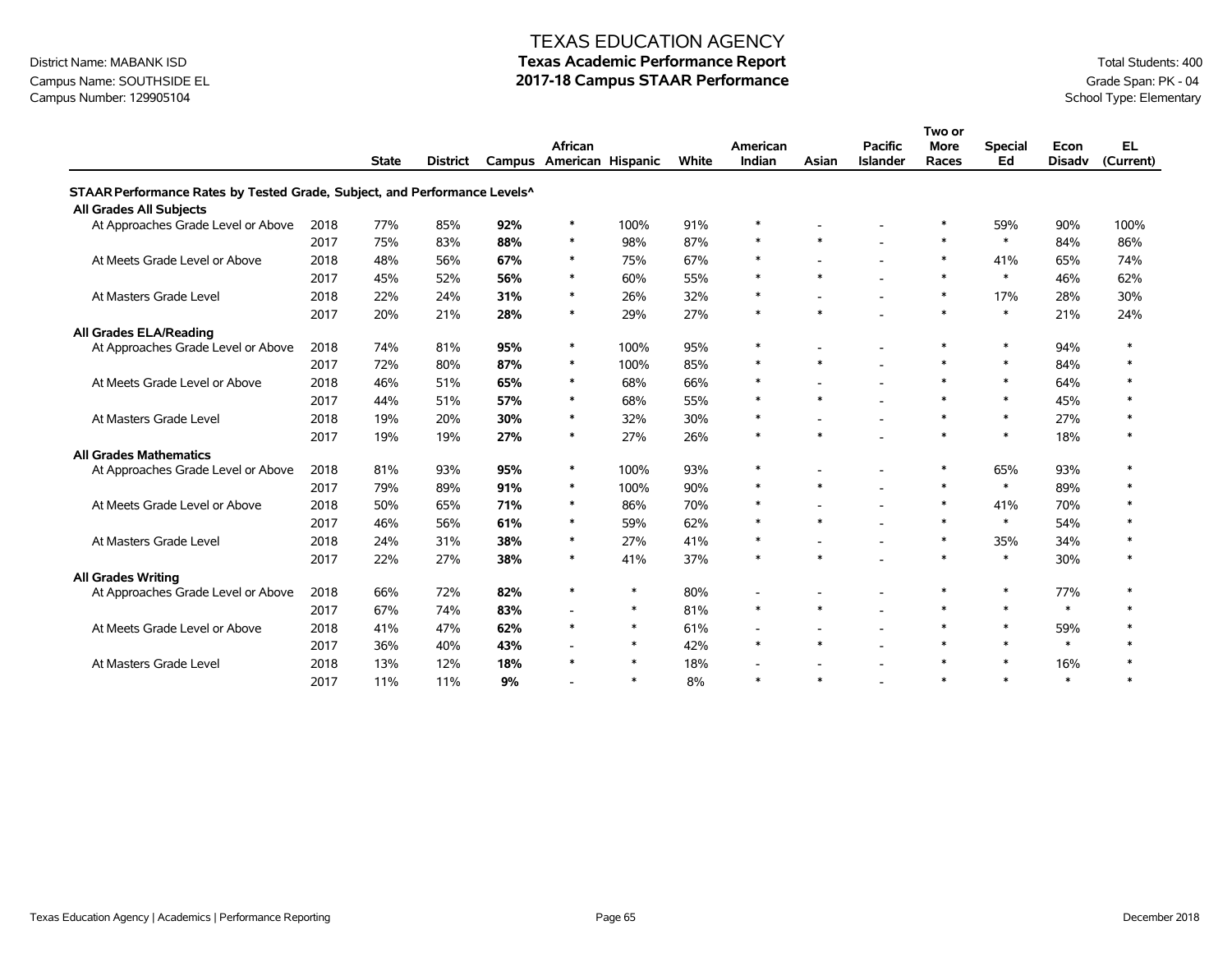### TEXAS EDUCATION AGENCY District Name: MABANK ISD **Texas Academic Performance Report Texas Academic Performance Report** Total Students: 400

Campus Name: SOUTHSIDE EL **2017-18 Campus Progress** Campus Progress Campus Progress Campus Number: 129905104<br>Campus Number: 129905104 School Type: Elementary Campus Number: 129905104

|                                                                     |              | State    | <b>District</b> | Campus   | African | American Hispanic | White    | American<br>Indian                                   | Asian                    | <b>Pacific</b><br><b>Islander</b> | Two or<br><b>More</b><br>Races | <b>Special</b><br>Ed | Econ<br>Disady | EL<br>(Current<br>&<br><b>Monitored</b> ) |
|---------------------------------------------------------------------|--------------|----------|-----------------|----------|---------|-------------------|----------|------------------------------------------------------|--------------------------|-----------------------------------|--------------------------------|----------------------|----------------|-------------------------------------------|
| School Progress Domain - Academic Growth Score by Grade and Subject |              |          |                 |          |         |                   |          |                                                      |                          |                                   |                                |                      |                |                                           |
| Grade 4 ELA/Reading<br>Grade 4 Mathematics                          | 2018<br>2018 | 63<br>65 | 72<br>81        | 83<br>76 | ∗       | 81<br>69          | 82<br>78 | $\overline{\phantom{0}}$<br>$\overline{\phantom{0}}$ | $\overline{\phantom{a}}$ |                                   |                                | 100<br>90            | 87<br>79       |                                           |
| All Grades Both Subjects<br>All Grades ELA/Reading                  | 2018<br>2018 | 69<br>69 | 66              | 79<br>83 | ж       | 75<br>81          | 80<br>82 | $\overline{\phantom{0}}$<br>$\overline{\phantom{0}}$ | $\overline{\phantom{0}}$ |                                   |                                | 94<br>100            | 83<br>87       |                                           |
| All Grades Mathematics                                              | 2018         | 70       | 76              | 76       |         | 69                | 78       | $\overline{\phantom{0}}$                             |                          |                                   |                                | 90                   | 79             |                                           |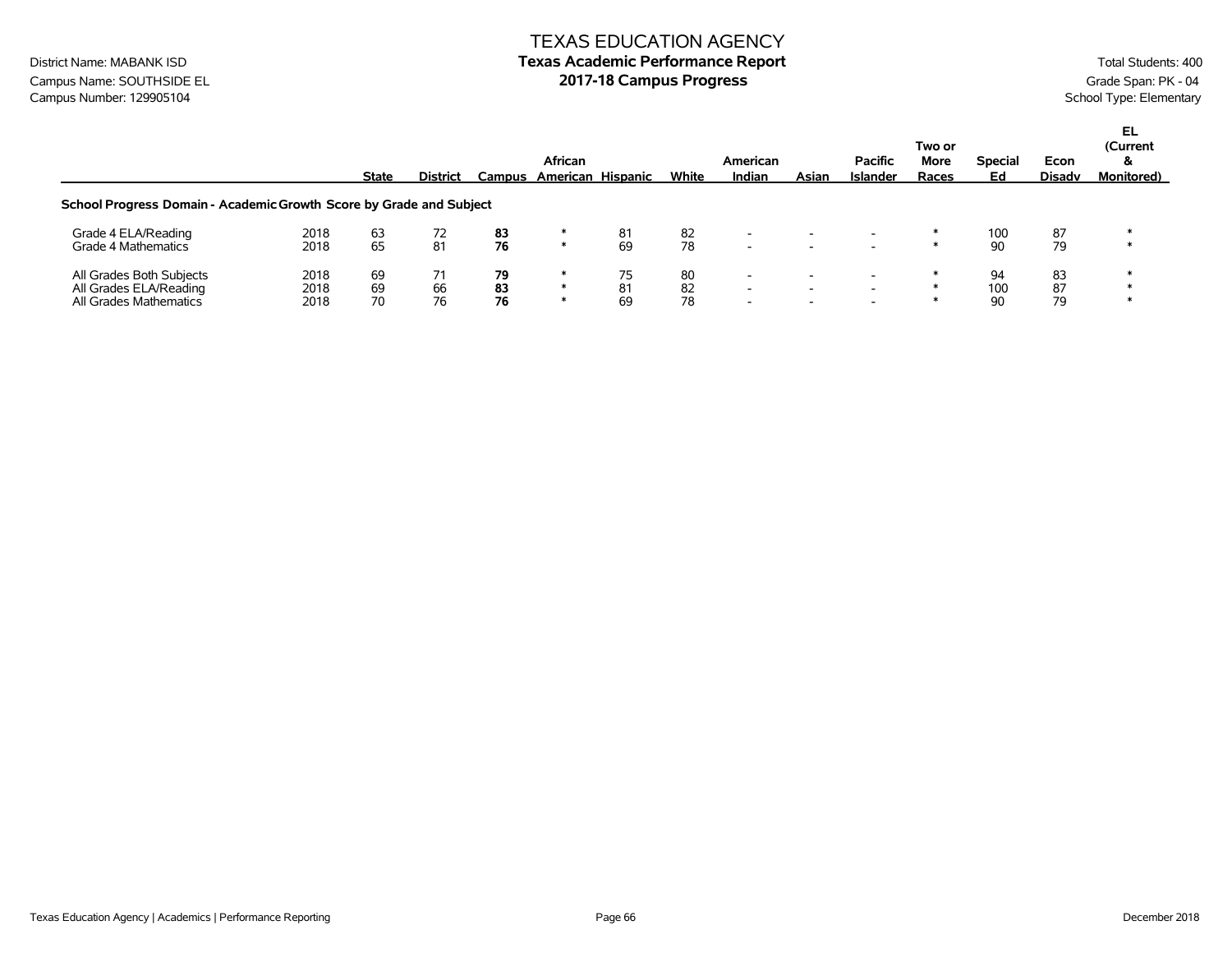Campus Name: SOUTHSIDE EL **2017-18 Campus Prior Year and Student Success Initiative** Grade Span: PK - 04<br>Campus Number: 129905104 School Type: Elementary Campus Number: 129905104

#### TEXAS EDUCATION AGENCY

|                                                |      |              |                 |         |                          |                          |       |                          |       |                 | Two or |                |               |           |
|------------------------------------------------|------|--------------|-----------------|---------|--------------------------|--------------------------|-------|--------------------------|-------|-----------------|--------|----------------|---------------|-----------|
|                                                |      |              |                 |         | African                  |                          |       | American                 |       | <b>Pacific</b>  | More   | <b>Special</b> | Econ          | EL        |
|                                                |      | <b>State</b> | <b>District</b> |         | Campus American Hispanic |                          | White | Indian                   | Asian | <b>Islander</b> | Races  | Ed             | <b>Disady</b> | (Current) |
| Progress of Prior-Year Non-Proficient Students |      |              |                 |         |                          |                          |       |                          |       |                 |        |                |               |           |
| Sum of Grades 4-8                              |      |              |                 |         |                          |                          |       |                          |       |                 |        |                |               |           |
| Reading                                        | 2018 | 38%          | 45%             | 67%     | $\ast$                   | $\ast$                   | ∗     |                          |       |                 | $\ast$ | $\star$        | $\ast$        |           |
|                                                | 2017 | 35%          | 44%             | $\star$ | -                        |                          | ∗     |                          |       |                 |        |                |               |           |
| Mathematics                                    | 2018 | 47%          | 71%             | *       | $\overline{\phantom{0}}$ | -                        | ∗     | $\overline{\phantom{0}}$ |       |                 |        | ж              |               |           |
|                                                | 2017 | 43%          | 56%             | $\star$ | $\overline{\phantom{0}}$ | $\overline{\phantom{0}}$ | ∗     | $\overline{\phantom{0}}$ |       |                 | -      |                |               |           |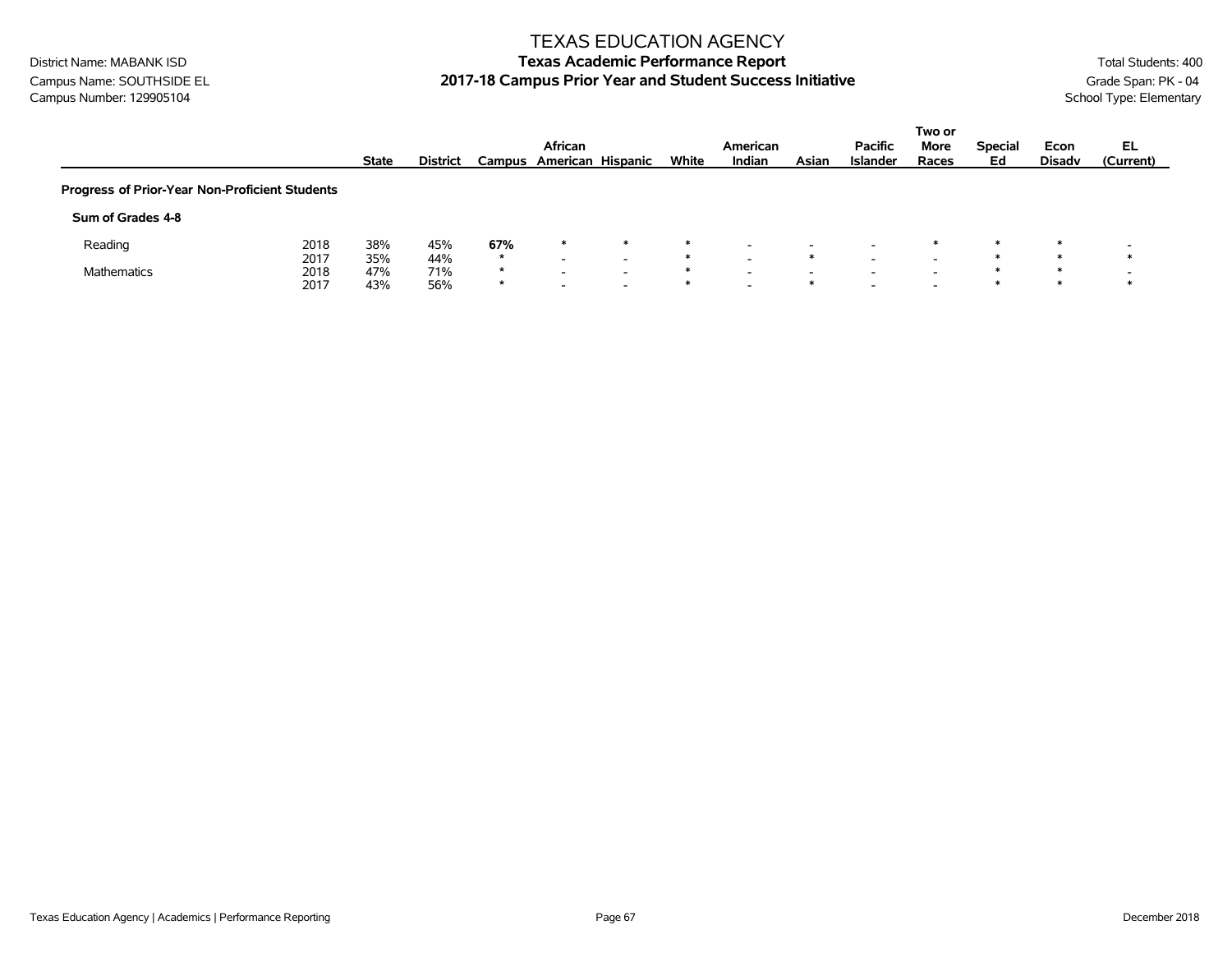Campus Name: SOUTHSIDE EL **2017-18 Campus STAAR Performance**<br>2017-18 Campus STAAR Performance<br>Bilingual Education/English as a Second Language Campus Number: 129905104 (Current EL Students)

#### TEXAS EDUCATION AGENCY

# District Name: MABANK ISD **Texas Academic Performance Report Texas Academic Performance Report** Total Students: 400

Bilingual Education/English as a Second Language

|                                                          | <b>State</b> |     | <b>District</b> |     | Bilingual BE-Trans BE-Trans BE-Dual<br>Campus Education Early Exit Late Exit Two-Way One-Way |  | <b>BE-Dual</b> | <b>ESL</b> | <b>ESL</b><br>Content | <b>ESL</b><br><b>Pull-Out</b> | <b>Services Services</b> | LEP No LEP with | <b>Total</b><br><b>EL</b> |
|----------------------------------------------------------|--------------|-----|-----------------|-----|----------------------------------------------------------------------------------------------|--|----------------|------------|-----------------------|-------------------------------|--------------------------|-----------------|---------------------------|
| STAAR Performance Rate by Subject and Performance Level^ |              |     |                 |     |                                                                                              |  |                |            |                       |                               |                          |                 |                           |
| <b>All Grades All Subjects</b>                           |              |     |                 |     |                                                                                              |  |                |            |                       |                               |                          |                 |                           |
| 2018<br>At Approaches Grade Level or Above               | 77%          |     | 85%             | 92% |                                                                                              |  |                |            |                       |                               |                          |                 | ∗                         |
| 2017                                                     | 75%          |     | 83%             | 88% |                                                                                              |  |                |            |                       |                               |                          |                 |                           |
| 2018<br>At Meets Grade Level or Above                    | 48%          |     | 56%             | 67% |                                                                                              |  |                |            |                       |                               |                          |                 |                           |
| 2017                                                     | 45%          |     | 52%             | 56% |                                                                                              |  |                | $\ast$     |                       |                               |                          |                 |                           |
| At Masters Grade Level<br>2018                           | 22%          |     | 24%             | 31% |                                                                                              |  |                |            |                       |                               |                          | $\ast$          |                           |
| 2017                                                     | 20%          |     | 21%             | 28% |                                                                                              |  |                |            |                       |                               |                          |                 |                           |
| <b>All Grades ELA/Reading</b>                            |              |     |                 |     |                                                                                              |  |                |            |                       |                               |                          |                 |                           |
| 2018<br>At Approaches Grade Level or Above               | 74%          |     | 81%             | 95% |                                                                                              |  |                | $\ast$     |                       | $\ast$                        |                          | $\ast$          | $\ast$                    |
| 2017                                                     | 72%          |     | 80%             | 87% |                                                                                              |  |                |            |                       |                               |                          |                 |                           |
| At Meets Grade Level or Above<br>2018                    | 46%          |     | 51%             | 65% |                                                                                              |  |                | $\ast$     |                       | $\ast$                        |                          | $\ast$          | $\ast$                    |
| 2017                                                     | 44%          |     | 51%             | 57% |                                                                                              |  |                | $\ast$     |                       | $\ast$                        |                          | $\ast$          |                           |
| At Masters Grade Level<br>2018                           | 19%          |     | 20%             | 30% |                                                                                              |  |                | $\ast$     |                       | $\ast$                        |                          | $\ast$          | $\ast$                    |
| 2017                                                     | 19%          |     | 19%             | 27% |                                                                                              |  |                |            |                       |                               |                          |                 |                           |
| <b>All Grades Mathematics</b>                            |              |     |                 |     |                                                                                              |  |                |            |                       |                               |                          |                 |                           |
| 2018<br>At Approaches Grade Level or Above               | 81%          |     | 93%             | 95% |                                                                                              |  |                | $\ast$     |                       | $\ast$                        |                          | $\ast$          | $\ast$                    |
| 2017                                                     | 79%          |     | 89%             | 91% |                                                                                              |  |                | $\ast$     |                       |                               |                          | $\ast$          | $\ast$                    |
| At Meets Grade Level or Above<br>2018                    | 50%          |     | 65%             | 71% |                                                                                              |  |                | $\ast$     |                       | $\ast$                        |                          | $\ast$          | $\ast$                    |
| 2017                                                     | 46%          |     | 56%             | 61% |                                                                                              |  |                | $\ast$     |                       | $\ast$                        |                          | $\ast$          | $\ast$                    |
| At Masters Grade Level<br>2018                           | 24%          |     | 31%             | 38% |                                                                                              |  |                | $\ast$     |                       | $\ast$                        |                          | $\ast$          | $\ast$                    |
| 2017                                                     | 22%          |     | 27%             | 38% |                                                                                              |  |                |            |                       |                               |                          | $\ast$          | $\ast$                    |
| <b>All Grades Writing</b>                                |              |     |                 |     |                                                                                              |  |                |            |                       |                               |                          |                 |                           |
| 2018<br>At Approaches Grade Level or Above               |              | 66% | 72%             | 82% |                                                                                              |  |                | $\ast$     |                       | $\ast$                        |                          | $\ast$          | $\ast$                    |
| 2017                                                     | 67%          |     | 74%             | 83% |                                                                                              |  |                |            |                       |                               |                          |                 | $\ast$                    |
| 2018<br>At Meets Grade Level or Above                    | 41%          |     | 47%             | 62% |                                                                                              |  |                |            |                       |                               |                          |                 |                           |
| 2017                                                     | 36%          |     | 40%             | 43% |                                                                                              |  |                | $\ast$     |                       | $\ast$                        |                          | $\ast$          |                           |
| At Masters Grade Level<br>2018                           | 13%          |     | 12%             | 18% |                                                                                              |  |                | $\ast$     |                       | $\ast$                        |                          | $\ast$          | $\ast$                    |
| 2017                                                     | 11%          |     | 11%             | 9%  |                                                                                              |  |                |            |                       |                               |                          | $\ast$          | $\ast$                    |
| School Progress Domain - Academic Growth Score           |              |     |                 |     |                                                                                              |  |                |            |                       |                               |                          |                 |                           |
| All Grades Both Subjects<br>2018                         | 69           |     | 71              | 79  |                                                                                              |  |                |            |                       |                               |                          |                 |                           |
| 2018<br>All Grades ELA/Reading                           | 69           |     | 66              | 83  |                                                                                              |  |                | $\ast$     |                       | $\ast$                        |                          | $\ast$          | $\ast$                    |
| All Grades Mathematics<br>2018                           | 70           |     | 76              | 76  |                                                                                              |  |                |            |                       |                               |                          |                 |                           |
| Progress of Prior-Year Non-Proficient Students           |              |     |                 |     |                                                                                              |  |                |            |                       |                               |                          |                 |                           |
| Sum of Grades 4-8                                        |              |     |                 |     |                                                                                              |  |                |            |                       |                               |                          |                 |                           |
| 2018<br>Reading                                          |              | 38% | 45%             | 67% |                                                                                              |  |                |            |                       |                               |                          |                 |                           |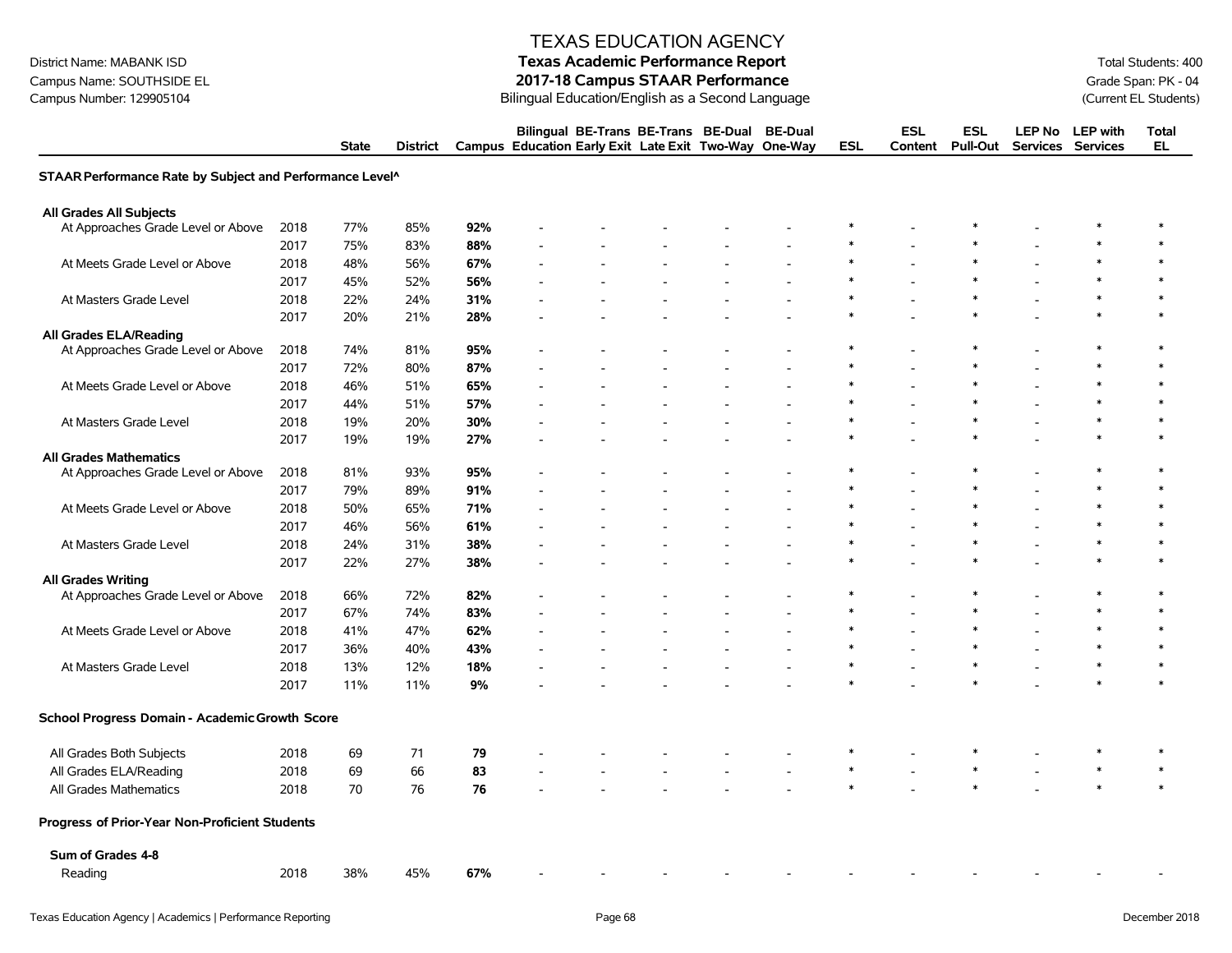# District Name: MABANK ISD **Texas Academic Performance Report Texas Academic Performance Report** Total Students: 400

Bilingual Education/English as a Second Language

|                    |      |       |          |        | Bilingual BE-Trans BE-Trans BE-Dual BE-Dual    |        |        |     | ESL     | ESL             |          | LEP No LEP with | Total |
|--------------------|------|-------|----------|--------|------------------------------------------------|--------|--------|-----|---------|-----------------|----------|-----------------|-------|
|                    |      | State | District | Campus | Education Early Exit Late Exit Two-Way One-Way |        |        | ESL | Content | <b>Pull-Out</b> | Services | Services        |       |
|                    | 2017 | 35%   | 44%      |        |                                                |        |        |     |         |                 |          |                 |       |
| <b>Mathematics</b> | 2018 | 47%   | 71%      |        |                                                | -      | -      |     |         |                 |          |                 |       |
|                    | 2017 | 43%   | 56%      |        |                                                | $\sim$ | $\sim$ |     |         |                 |          |                 |       |

Campus Name: SOUTHSIDE EL **2017-18 Campus STAAR Performance**<br>2017-18 Campus STAAR Performance<br>Bilingual Education/English as a Second Language Campus Number: 129905104 (Current EL Students)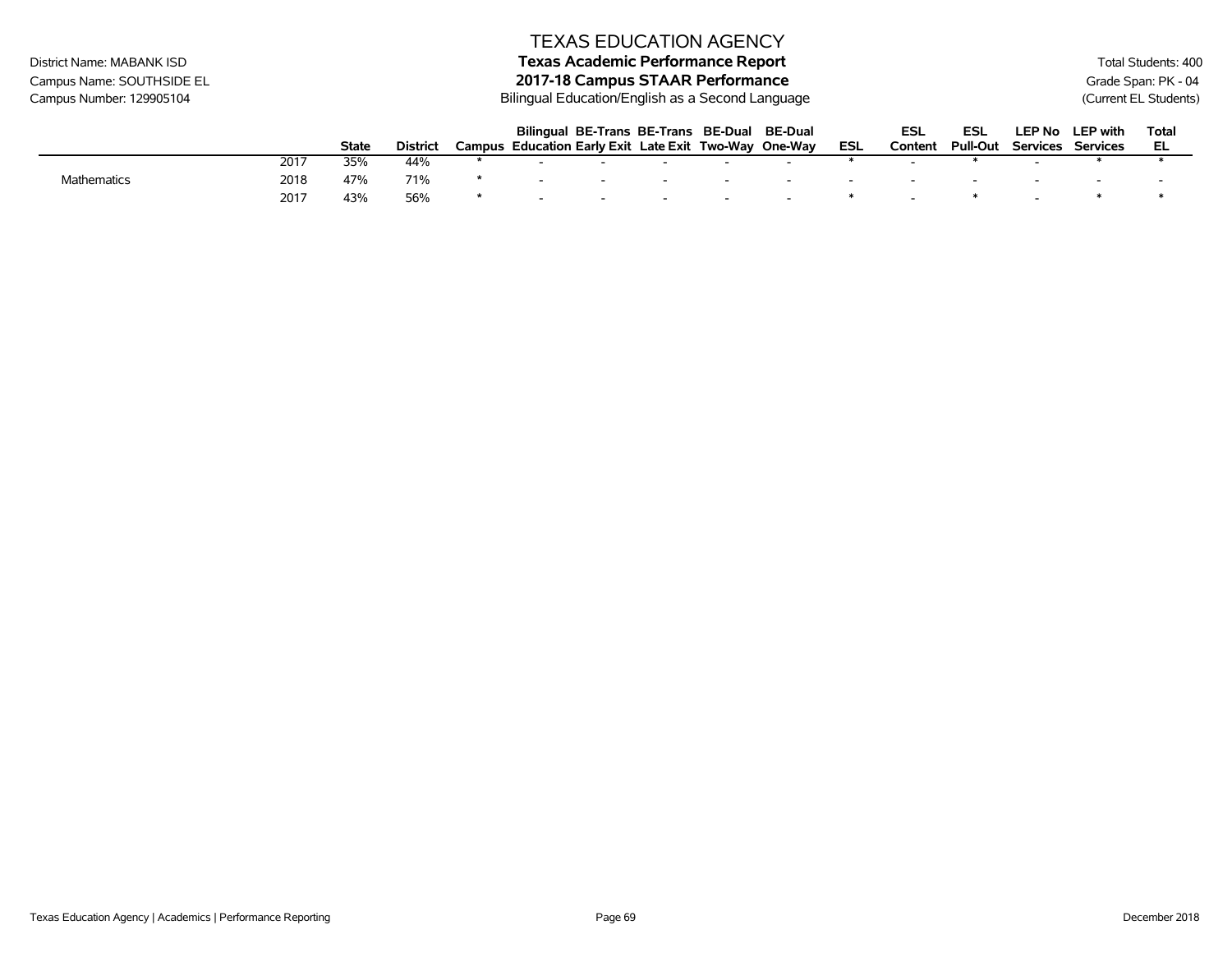### Campus Name: SOUTHSIDE EL **2017-18 Campus STAAR Participation**<br>Campus Number: 129905104 School Type: Elementary Campus Number: 129905104

#### TEXAS EDUCATION AGENCY

|                                                              |              |                 |        |          |                 |       |          |                          |                          | Two or      |                |               |           |
|--------------------------------------------------------------|--------------|-----------------|--------|----------|-----------------|-------|----------|--------------------------|--------------------------|-------------|----------------|---------------|-----------|
|                                                              |              |                 |        | African  |                 |       | American |                          | <b>Pacific</b>           | <b>More</b> | <b>Special</b> | Econ          | EL        |
|                                                              | <b>State</b> | <b>District</b> | Campus | American | <b>Hispanic</b> | White | Indian   | Asian                    | <b>Islander</b>          | Races       | Ed             | <b>Disadv</b> | (Current) |
| 2018 STAAR Participation                                     |              |                 |        |          |                 |       |          |                          |                          |             |                |               |           |
| (All Grades)                                                 |              |                 |        |          |                 |       |          |                          |                          |             |                |               |           |
| <b>All Tests</b>                                             |              |                 |        |          |                 |       |          |                          |                          |             |                |               |           |
| <b>Assessment Participant</b>                                | 99%          | 100%            | 100%   | 100%     | 100%            | 100%  | $\ast$   | $\overline{\phantom{a}}$ | $\overline{\phantom{a}}$ | 100%        | 100%           | 100%          | 100%      |
| Included in Accountability<br>Not Included in Accountability | 94%          | 95%             | 95%    | 100%     | 100%            | 94%   | $\ast$   |                          | $\overline{\phantom{a}}$ | 100%        | 89%            | 96%           | 100%      |
| Mobile                                                       | 4%           | 5%              | 5%     | 0%       | $0\%$           | 6%    | $\ast$   | $\overline{\phantom{a}}$ | $\overline{\phantom{a}}$ | 0%          | 11%            | 4%            | 0%        |
| <b>Other Exclusions</b>                                      | 1%           | 0%              | 0%     | 0%       | $0\%$           | 0%    | $\ast$   |                          | $\overline{\phantom{a}}$ | 0%          | 0%             | 0%            | 0%        |
| <b>Not Tested</b>                                            | $1\%$        | 0%              | 0%     | 0%       | $0\%$           | 0%    | ∗        | $\overline{\phantom{a}}$ | $\overline{\phantom{a}}$ | $0\%$       | 0%             | 0%            | 0%        |
| Absent                                                       | $1\%$        | 0%              | 0%     | 0%       | 0%              | 0%    | $\ast$   | $\sim$                   | $\overline{\phantom{a}}$ | 0%          | 0%             | 0%            | $0\%$     |
| Other                                                        | 0%           | 0%              | 0%     | 0%       | $0\%$           | 0%    | $\ast$   | $\overline{\phantom{a}}$ | $\overline{\phantom{a}}$ | 0%          | 0%             | 0%            | 0%        |
| 2017 STAAR Participation<br>(All Grades)                     |              |                 |        |          |                 |       |          |                          |                          |             |                |               |           |
| <b>All Tests</b>                                             |              |                 |        |          |                 |       |          |                          |                          |             |                |               |           |
| <b>Assessment Participant</b>                                | 99%          | 100%            | 100%   | 100%     | 100%            | 100%  | $\ast$   | $\ast$                   | $\overline{\phantom{a}}$ | 100%        | 100%           | 100%          | 100%      |
| Included in Accountability<br>Not Included in Accountability | 94%          | 94%             | 89%    | 33%      | 82%             | 92%   | $*$      | $\ast$                   | $\overline{\phantom{a}}$ | 86%         | 79%            | 88%           | 100%      |
| Mobile                                                       | 4%           | 6%              | 11%    | 67%      | 18%             | 8%    | $\ast$   | $\ast$                   | $\overline{\phantom{a}}$ | 14%         | 21%            | 12%           | $0\%$     |
| <b>Other Exclusions</b>                                      | 1%           | 0%              | 0%     | 0%       | $0\%$           | $0\%$ | $\ast$   | $\ast$                   | $\overline{\phantom{a}}$ | 0%          | 0%             | 0%            | 0%        |
| <b>Not Tested</b>                                            | 1%           | 0%              | 0%     | 0%       | $0\%$           | 0%    | $\ast$   | $\ast$                   | $\overline{\phantom{a}}$ | $0\%$       | 0%             | 0%            | 0%        |
| Absent                                                       | 1%           | 0%              | 0%     | 0%       | 0%              | 0%    | $\ast$   | $\ast$                   | $\overline{\phantom{a}}$ | 0%          | 0%             | 0%            | 0%        |
| Other                                                        | 0%           | 0%              | 0%     | 0%       | $0\%$           | 0%    | $\ast$   | $\ast$                   |                          | 0%          | 0%             | 0%            | 0%        |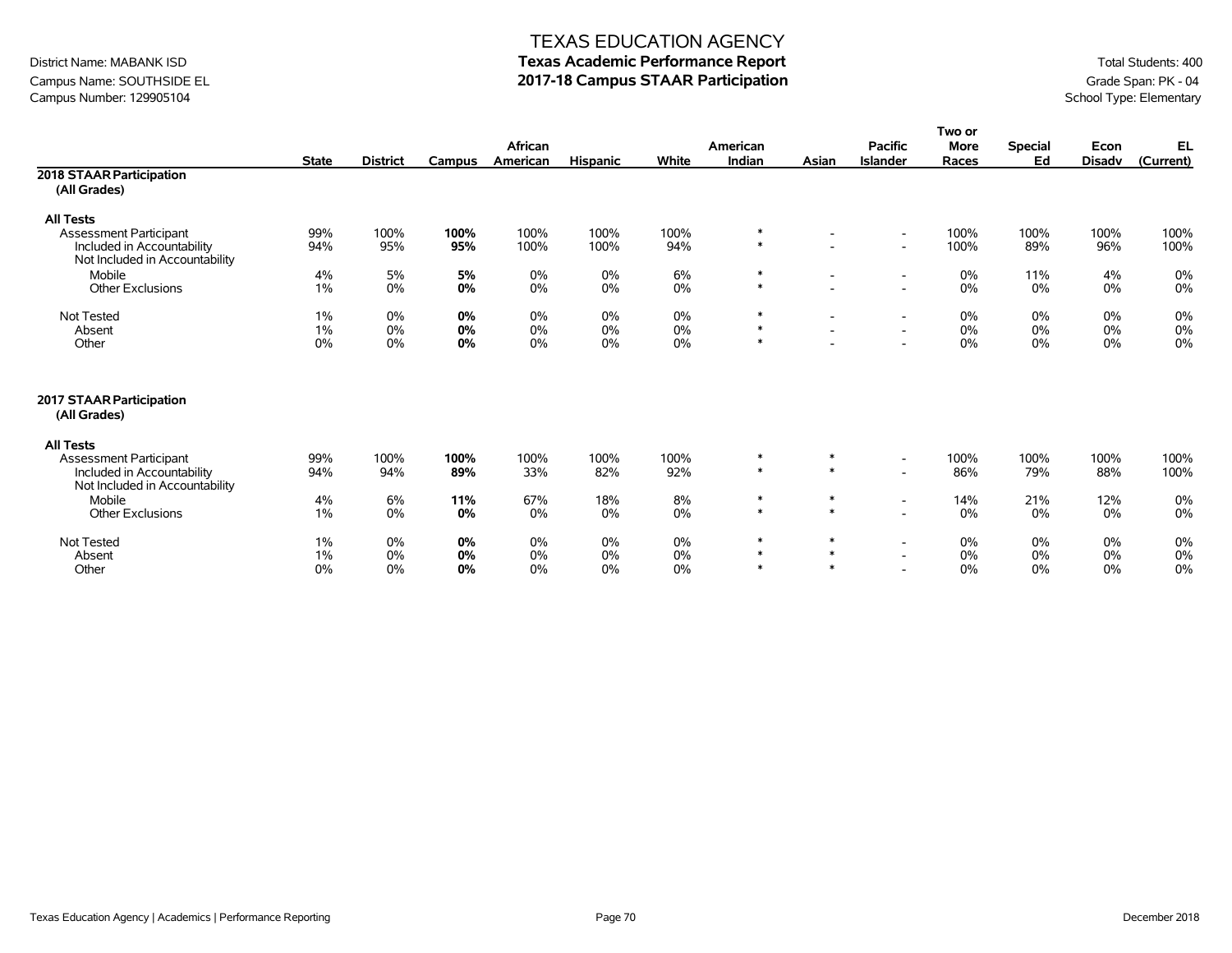### Campus Name: SOUTHSIDE EL **2017-18 Campus Attendance, Graduation, and Dropout Rates** Grade Span: PK - 04<br>Campus Number: 129905104 School Type: Elementary Campus Number: 129905104

#### TEXAS EDUCATION AGENCY

|                                                              |              |                 |        |          |                 |       |          |        |                 | Two or      |                |               |                          |
|--------------------------------------------------------------|--------------|-----------------|--------|----------|-----------------|-------|----------|--------|-----------------|-------------|----------------|---------------|--------------------------|
|                                                              |              |                 |        | African  |                 |       | American |        | <b>Pacific</b>  | <b>More</b> | <b>Special</b> | Econ          | EL                       |
|                                                              | <b>State</b> | <b>District</b> | Campus | American | <b>Hispanic</b> | White | Indian   | Asian  | <b>Islander</b> | Races       | Ed             | <b>Disadv</b> | (Current)                |
| <b>Attendance Rate</b>                                       |              |                 |        |          |                 |       |          |        |                 |             |                |               |                          |
| 2016-17                                                      | 95.7%        | 96.0%           | 96.6%  | $\ast$   | 97.6%           | 96.4% |          | *      |                 | 97.3%       | 96.1%          | 96.4%         | 98.7%                    |
| 2015-16                                                      | 95.8%        | 96.1%           | 96.7%  | 95.6%    | 97.8%           | 96.5% |          | $\ast$ |                 | 97.6%       | 96.4%          | 96.3%         | 98.2%                    |
|                                                              |              |                 |        |          |                 |       |          |        |                 |             |                |               |                          |
| Annual Dropout Rate (Gr 7-8)<br>2016-17                      | 0.3%         | 0.0%            |        |          |                 |       |          |        |                 |             |                |               |                          |
|                                                              |              |                 |        |          |                 |       |          |        |                 |             |                |               |                          |
| 2015-16                                                      | 0.4%         | 1.1%            |        |          |                 |       |          |        |                 |             |                |               | $\overline{\phantom{a}}$ |
| Annual Dropout Rate (Gr 9-12)                                |              |                 |        |          |                 |       |          |        |                 |             |                |               |                          |
| 2016-17                                                      | 1.9%         | 0.0%            |        |          |                 |       |          |        |                 |             |                |               |                          |
| 2015-16                                                      | 2.0%         | 1.0%            |        |          |                 |       |          |        |                 |             |                |               |                          |
| 4-Year Longitudinal Rate (Gr 9-12)<br>Class of 2017          |              |                 |        |          |                 |       |          |        |                 |             |                |               |                          |
| Graduated                                                    | 89.7%        | 97.0%           |        |          |                 |       |          |        |                 |             |                |               |                          |
| <b>Received TxCHSE</b>                                       | 0.4%         | 0.4%            |        |          |                 |       |          |        |                 |             |                |               |                          |
| Continued HS                                                 | 4.0%         | 1.7%            |        |          |                 |       |          |        |                 |             |                |               |                          |
| Dropped Out                                                  | 5.9%         | 0.9%            |        |          |                 |       |          |        |                 |             |                |               |                          |
| Graduates and TxCHSE                                         | 90.1%        | 97.4%           |        |          |                 |       |          |        |                 |             |                |               |                          |
| Graduates, TxCHSE,                                           |              |                 |        |          |                 |       |          |        |                 |             |                |               |                          |
| and Continuers                                               | 94.1%        | 99.1%           |        |          |                 |       |          |        |                 |             |                |               | $\overline{\phantom{a}}$ |
| Class of 2016                                                |              |                 |        |          |                 |       |          |        |                 |             |                |               |                          |
| Graduated                                                    | 89.1%        | 91.8%           |        |          |                 |       |          |        |                 |             |                | ۰             | $\blacksquare$           |
| Received TxCHSE                                              | 0.5%         | 0.8%            |        |          |                 |       |          |        |                 |             |                |               | $\overline{\phantom{a}}$ |
| Continued HS                                                 | 4.2%         | 2.0%            |        |          |                 |       |          |        |                 |             |                |               |                          |
| Dropped Out                                                  | 6.2%         | 5.3%            |        |          |                 |       |          |        |                 |             |                |               |                          |
|                                                              | 89.6%        | 92.6%           |        |          |                 |       |          |        |                 |             |                |               | $\overline{\phantom{a}}$ |
| Graduates and TxCHSE<br>Graduates, TxCHSE,                   |              |                 |        |          |                 |       |          |        |                 |             |                |               |                          |
| and Continuers                                               | 93.8%        | 94.7%           |        |          |                 |       |          |        |                 |             |                |               | $\overline{a}$           |
| 5-Year Extended Longitudinal Rate (Gr 9-12)<br>Class of 2016 |              |                 |        |          |                 |       |          |        |                 |             |                |               |                          |
| Graduated                                                    | 91.6%        | 95.1%           |        |          |                 |       |          |        |                 |             |                |               |                          |
| Received TxCHSE                                              | 0.7%         | 1.2%            |        |          |                 |       |          |        |                 |             |                |               |                          |
| Continued HS                                                 | 1.2%         | 0.0%            |        |          |                 |       |          |        |                 |             |                |               |                          |
| Dropped Out                                                  | 6.6%         | 3.7%            |        |          |                 |       |          |        |                 |             |                |               |                          |
| Graduates and TxCHSE<br>Graduates, TxCHSE,                   | 92.2%        | 96.3%           |        |          |                 |       |          |        |                 |             |                |               | $\overline{a}$           |
| and Continuers                                               | 93.4%        | 96.3%           |        |          |                 |       |          |        |                 |             |                |               | $\overline{\phantom{a}}$ |
| Class of 2015                                                |              |                 |        |          |                 |       |          |        |                 |             |                |               |                          |
| Graduated                                                    | 91.3%        | 93.6%           |        |          |                 |       |          |        |                 |             |                |               | $\overline{\phantom{a}}$ |
| Received TxCHSE                                              | 0.8%         | 2.1%            |        |          |                 |       |          |        |                 |             |                |               | $\overline{a}$           |
| Continued HS                                                 | 1.2%         | 0.9%            |        |          |                 |       |          |        |                 |             |                |               | $\blacksquare$           |
| Dropped Out                                                  | 6.7%         | 3.4%            |        |          |                 |       |          |        |                 |             |                |               | $\overline{\phantom{a}}$ |
| Graduates and TxCHSE                                         | 92.1%        | 95.7%           |        |          |                 |       |          |        |                 |             |                |               | $\overline{a}$           |
| Graduates, TxCHSE,                                           |              |                 |        |          |                 |       |          |        |                 |             |                |               |                          |
| and Continuers                                               | 93.3%        | 96.6%           |        |          |                 |       |          |        |                 |             |                |               | $\overline{\phantom{a}}$ |
| 6-Year Extended Longitudinal Rate (Gr 9-12)<br>Class of 2015 |              |                 |        |          |                 |       |          |        |                 |             |                |               |                          |
| Graduated                                                    | 91.8%        | 94.0%           |        |          |                 |       |          |        |                 |             |                |               |                          |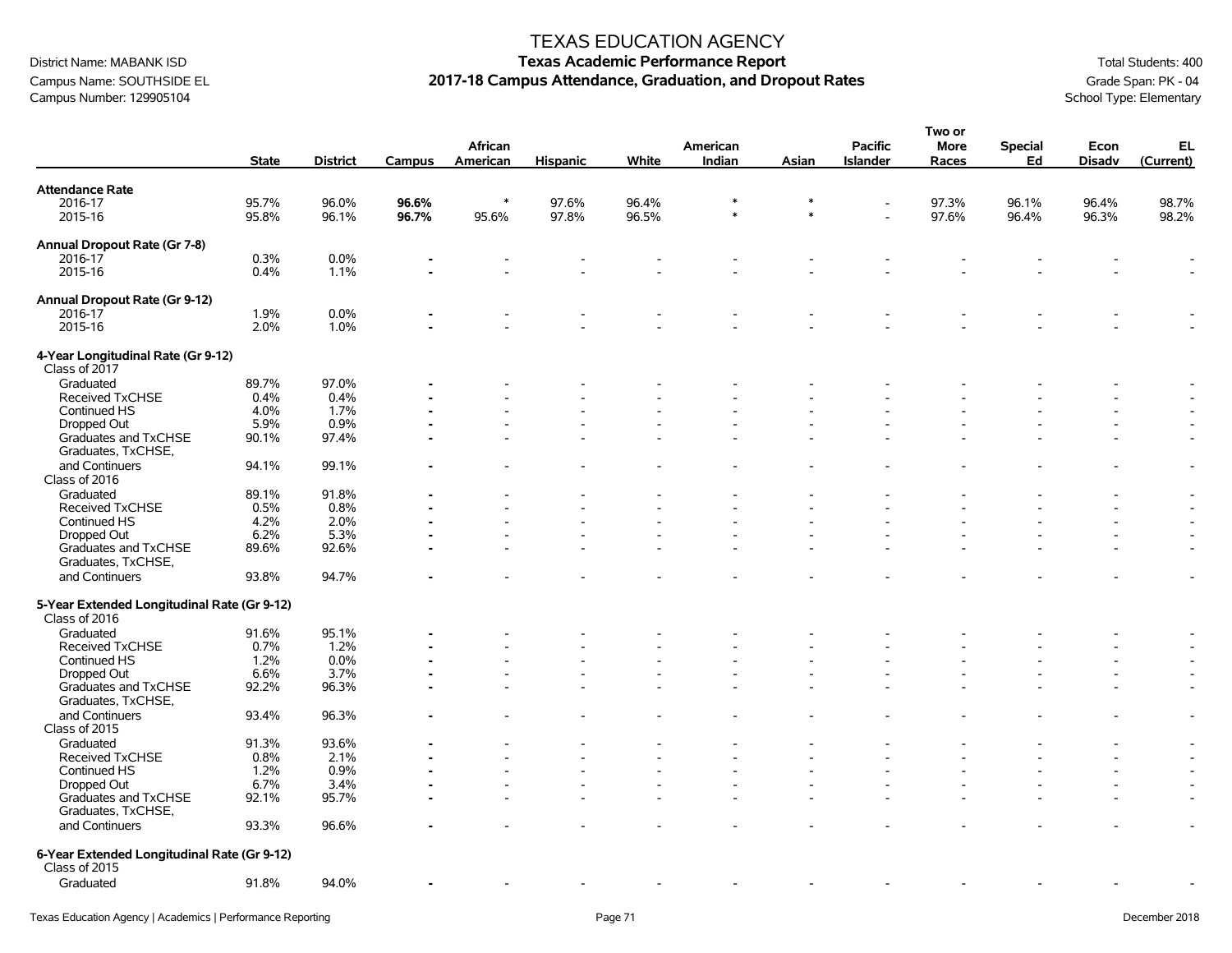### Campus Name: SOUTHSIDE EL **2017-18 Campus Attendance, Graduation, and Dropout Rates** Grade Span: PK - 04<br>Campus Number: 129905104 School Type: Elementary Campus Number: 129905104

#### TEXAS EDUCATION AGENCY

# District Name: MABANK ISD **Texas Academic Performance Report Texas Academic Performance Report** Total Students: 400

**Two or**

|                                                             |              |                 |                |                |                 |       |          |                |                 | <b>I WO OF</b>           |                |                |           |
|-------------------------------------------------------------|--------------|-----------------|----------------|----------------|-----------------|-------|----------|----------------|-----------------|--------------------------|----------------|----------------|-----------|
|                                                             |              |                 |                | African        |                 |       | American |                | <b>Pacific</b>  | More                     | <b>Special</b> | Econ           | EL        |
|                                                             | <b>State</b> | <b>District</b> | <b>Campus</b>  | American       | <b>Hispanic</b> | White | Indian   | Asian          | <b>Islander</b> | Races                    | Ed             | <b>Disadv</b>  | (Current) |
| Received TxCHSE                                             | 1.0%         | 2.6%            | $\blacksquare$ | $\overline{a}$ |                 |       |          | $\overline{a}$ | $\overline{a}$  | $\overline{\phantom{a}}$ | $\overline{a}$ | $\blacksquare$ |           |
| Continued HS                                                | 0.6%         | 0.0%            |                |                |                 |       |          |                |                 |                          |                |                |           |
| Dropped Out                                                 | 6.7%         | 3.4%            |                |                |                 |       |          |                |                 |                          |                |                |           |
|                                                             | 92.8%        | 96.6%           |                |                |                 |       |          |                |                 |                          |                |                |           |
| Graduates and TxCHSE                                        |              |                 |                |                |                 |       |          |                |                 |                          |                |                |           |
| Graduates, TxCHSE,                                          |              |                 |                |                |                 |       |          |                |                 |                          |                |                |           |
| and Continuers                                              | 93.3%        | 96.6%           |                |                |                 |       |          |                |                 |                          |                |                |           |
| Class of 2014                                               |              |                 |                |                |                 |       |          |                |                 |                          |                |                |           |
| Graduated                                                   | 90.9%        | 97.7%           |                |                |                 |       |          |                |                 |                          |                |                |           |
| Received TxCHSE                                             | 1.2%         | 0.5%            |                |                |                 |       |          |                |                 |                          |                |                |           |
| Continued HS                                                | 0.6%         | 0.0%            |                |                |                 |       |          |                |                 |                          |                |                |           |
| Dropped Out                                                 | 7.2%         | 1.9%            |                |                |                 |       |          |                |                 |                          |                |                |           |
| Graduates and TxCHSE                                        | 92.2%        | 98.1%           |                |                |                 |       |          |                |                 |                          |                |                |           |
| Graduates, TxCHSE,                                          |              |                 |                |                |                 |       |          |                |                 |                          |                |                |           |
|                                                             |              |                 |                |                |                 |       |          |                |                 |                          |                |                |           |
| and Continuers                                              | 92.8%        | 98.1%           |                |                |                 |       |          |                |                 |                          |                |                |           |
|                                                             |              |                 |                |                |                 |       |          |                |                 |                          |                |                |           |
| 4-Year Federal Graduation Rate Without Exclusions (Gr 9-12) |              |                 |                |                |                 |       |          |                |                 |                          |                |                |           |
| Class of 2017                                               | 89.7%        | 97.0%           |                |                |                 |       |          |                |                 |                          |                |                |           |
| Class of 2016                                               | 89.1%        | 90.0%           |                |                |                 |       |          |                |                 |                          |                |                |           |
|                                                             |              |                 |                |                |                 |       |          |                |                 |                          |                |                |           |
| RHSP/DAP Graduates (Longitudinal Rate)                      |              |                 |                |                |                 |       |          |                |                 |                          |                |                |           |
| Class of 2017                                               | 88.5%        | 90.7%           |                |                |                 |       |          |                |                 |                          |                |                |           |
| Class of 2016                                               | 87.4%        | 86.2%           |                |                |                 |       |          |                |                 |                          |                |                |           |
|                                                             |              |                 |                |                |                 |       |          |                |                 |                          |                |                |           |
| FHSP-E Graduates (Longitudinal Rate)                        |              |                 |                |                |                 |       |          |                |                 |                          |                |                |           |
| Class of 2017                                               | 6.0%         |                 |                |                |                 |       |          |                |                 |                          |                |                |           |
| Class of 2016                                               | 5.5%         |                 |                |                |                 |       |          |                |                 |                          |                |                |           |
|                                                             |              |                 |                |                |                 |       |          |                |                 |                          |                |                |           |
|                                                             |              |                 |                |                |                 |       |          |                |                 |                          |                |                |           |
| FHSP-DLA Graduates (Longitudinal Rate)                      |              |                 |                |                |                 |       |          |                |                 |                          |                |                |           |
| Class of 2017                                               | 60.8%        |                 |                |                |                 |       |          |                |                 |                          |                |                |           |
| Class of 2016                                               | 54.0%        |                 |                |                |                 |       |          |                |                 |                          |                |                |           |
|                                                             |              |                 |                |                |                 |       |          |                |                 |                          |                |                |           |
| RHSP/DAP/FHSP-E/FHSP-DLA Graduates (Longitudinal Rate)      |              |                 |                |                |                 |       |          |                |                 |                          |                |                |           |
| Class of 2017                                               | 85.9%        | 90.7%           |                |                |                 |       |          |                |                 |                          |                |                |           |
| Class of 2016                                               | 85.1%        | 86.2%           |                |                |                 |       |          |                |                 |                          |                |                |           |
|                                                             |              |                 |                |                |                 |       |          |                |                 |                          |                |                |           |
| RHSP/DAP Graduates (Annual Rate)                            |              |                 |                |                |                 |       |          |                |                 |                          |                |                |           |
| 2016-17                                                     | 87.2%        | 88.3%           |                |                |                 |       |          |                |                 |                          |                |                |           |
| 2015-16                                                     | 85.6%        | 86.7%           |                |                |                 |       |          |                |                 |                          |                |                |           |
|                                                             |              |                 |                |                |                 |       |          |                |                 |                          |                |                |           |
| FHSP-E Graduates (Annual Rate)                              |              |                 |                |                |                 |       |          |                |                 |                          |                |                |           |
| 2016-17                                                     | 7.2%         |                 |                |                |                 |       |          |                |                 |                          |                |                |           |
| 2015-16                                                     | 5.6%         |                 |                |                |                 |       |          |                |                 |                          |                |                |           |
|                                                             |              |                 |                |                |                 |       |          |                |                 |                          |                |                |           |
| FHSP-DLA Graduates (Annual Rate)                            |              |                 |                |                |                 |       |          |                |                 |                          |                |                |           |
|                                                             |              |                 |                |                |                 |       |          |                |                 |                          |                |                |           |
| 2016-17                                                     | 56.5%        |                 |                |                |                 |       |          |                |                 |                          |                |                |           |
| 2015-16                                                     | 51.9%        |                 |                |                |                 |       |          |                |                 |                          |                |                |           |
|                                                             |              |                 |                |                |                 |       |          |                |                 |                          |                |                |           |
| RHSP/DAP/FHSP-E/FHSP-DLA Graduates (Annual Rate)            |              |                 |                |                |                 |       |          |                |                 |                          |                |                |           |
| 2016-17                                                     | 84.0%        | 86.9%           |                |                |                 |       |          |                |                 |                          |                |                |           |
| 2015-16                                                     | 83.3%        | 86.7%           |                |                |                 |       |          |                |                 |                          |                |                |           |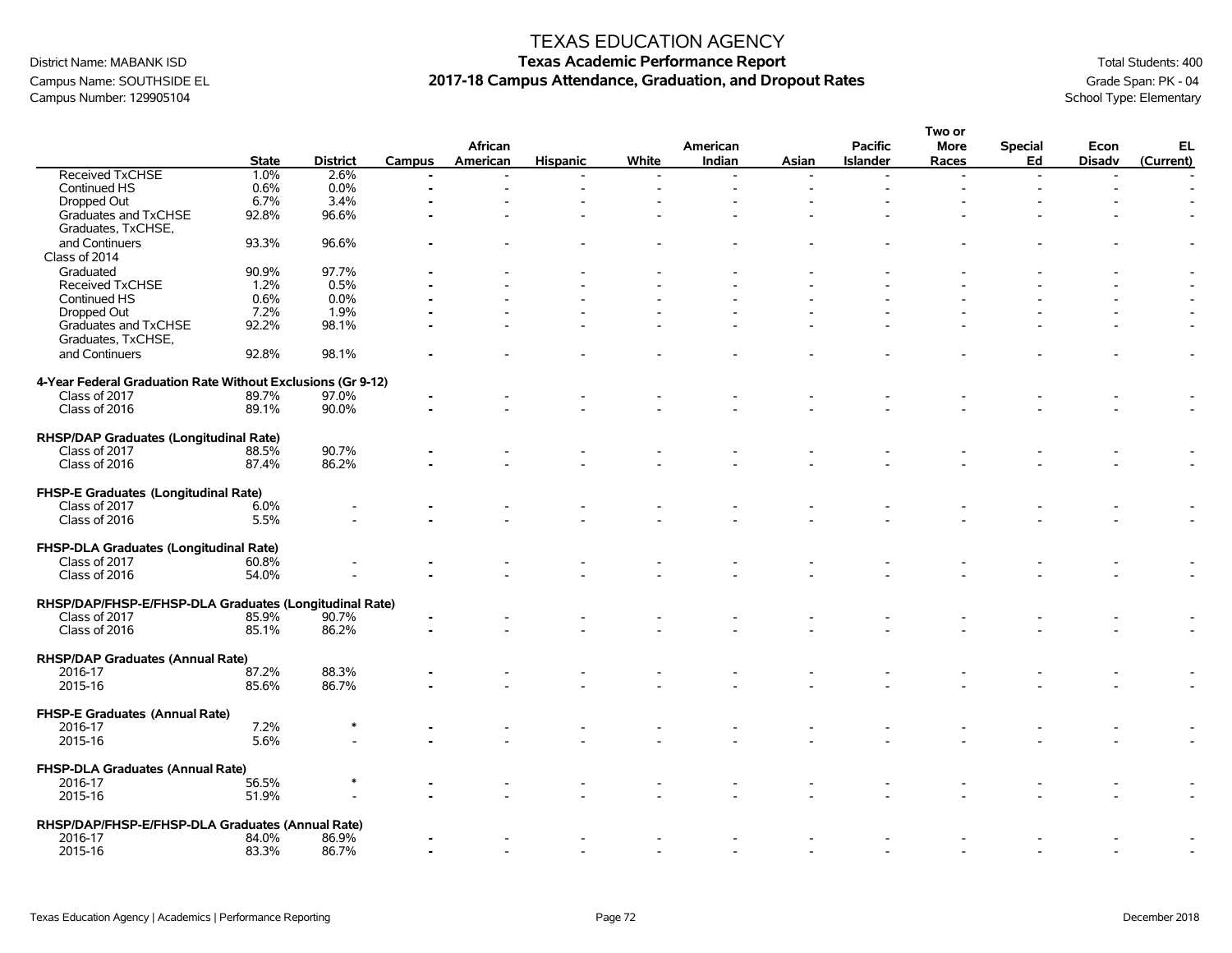### Campus Name: SOUTHSIDE EL **2017-18 Campus Graduation Profile** Grampus Graduation Profile<br>Campus Number: 129905104 School Type: Elementary Campus Number: 129905104

### TEXAS EDUCATION AGENCY

|                                                            | Campus<br>Count | Campus<br>Percent | <b>District</b><br>Count | <b>State</b><br>Count |
|------------------------------------------------------------|-----------------|-------------------|--------------------------|-----------------------|
| Graduates (2016-17 Annual Graduates)                       |                 |                   |                          |                       |
| <b>Total Graduates</b>                                     |                 |                   | 244                      | 334,424               |
| By Ethnicity:                                              |                 |                   |                          |                       |
| African American                                           |                 |                   | 4                        | 42,132                |
| Hispanic                                                   |                 |                   | 36                       | 164,446               |
| White                                                      |                 |                   | 194                      | 105,748               |
| American Indian                                            |                 |                   | 0                        | 1,254                 |
| Asian                                                      |                 |                   | 0                        | 14,036                |
| Pacific Islander                                           |                 |                   |                          | 525                   |
| Two or More Races                                          |                 |                   | 9                        | 6,283                 |
| By Graduation Type:                                        |                 |                   |                          |                       |
| Minimum H.S. Program                                       |                 |                   | 28                       | 37,072                |
| Recommended H.S. Program/Distinguished Achievement Program |                 |                   | 212                      | 252,091               |
| Foundation H.S. Program (No Endorsement)                   |                 |                   | 4                        | 16,650                |
| Foundation H.S. Program (Endorsement)                      |                 |                   | 0                        | 3,212                 |
| Foundation H.S. Program (DLA)                              |                 |                   | 0                        | 25,399                |
| <b>Special Education Graduates</b>                         |                 |                   | 25                       | 25,105                |
| Economically Disadvantaged Graduates                       |                 |                   | 126                      | 159,476               |
| <b>LEP Graduates</b>                                       |                 |                   | 0                        | 17,579                |
| <b>At-Risk Graduates</b>                                   |                 |                   | 112                      | 132,112               |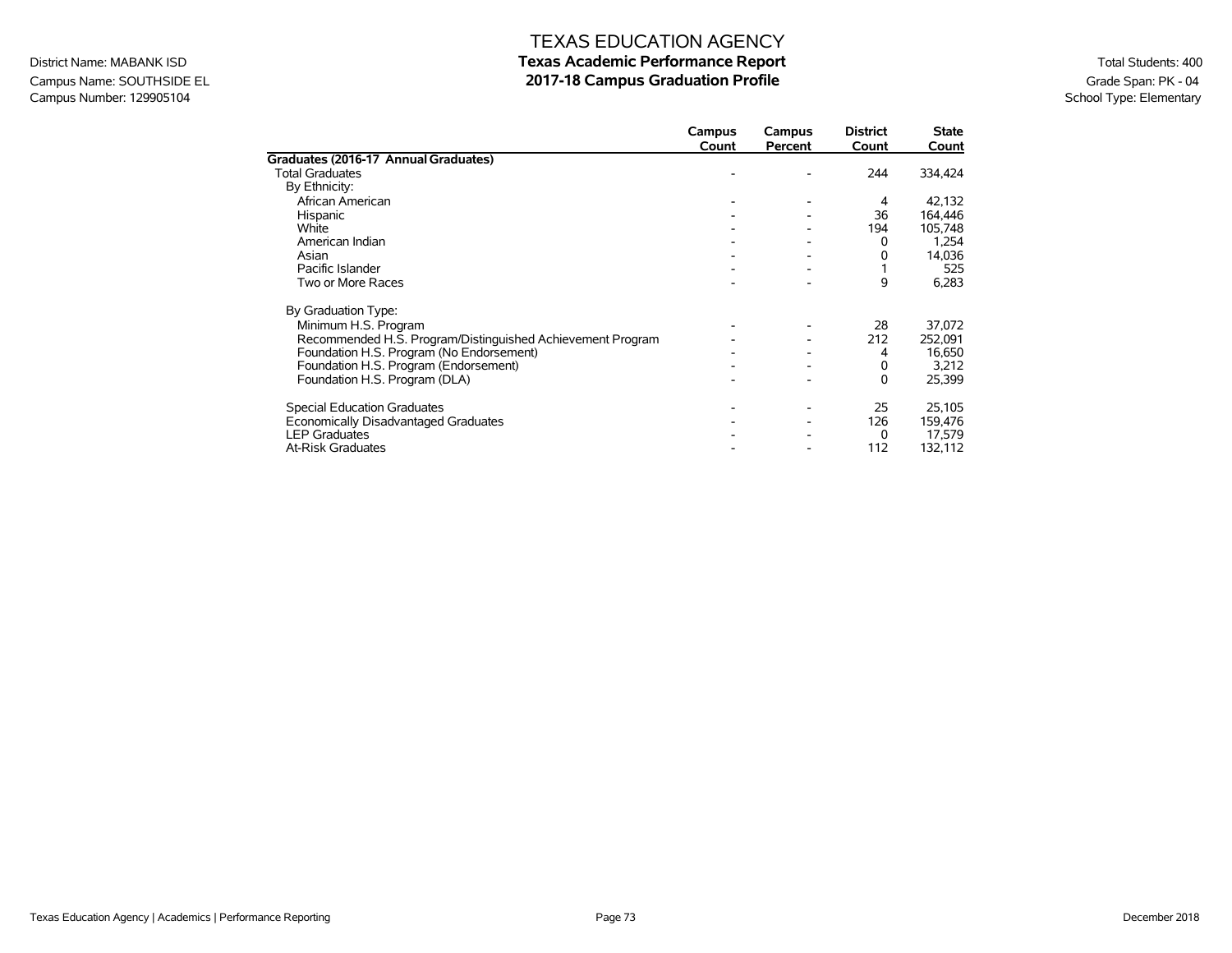Campus Number: 129905104

#### TEXAS EDUCATION AGENCY

### District Name: MABANK ISD **Texas Academic Performance Report Texas Academic Performance Report** Total Students: 400 Campus Name: SOUTHSIDE EL **2017-18 Campus College, Career, and Military Readiness (CCMR)** Grade Span: PK - 04<br>Campus Number: 129905104<br>School Type: Elementary

|                                                                                                                                |              |                 |        |          |                 |       |          |       |                 | Two or |                |               |           |
|--------------------------------------------------------------------------------------------------------------------------------|--------------|-----------------|--------|----------|-----------------|-------|----------|-------|-----------------|--------|----------------|---------------|-----------|
|                                                                                                                                |              |                 |        | African  |                 |       | American |       | <b>Pacific</b>  | More   | <b>Special</b> | Econ          | EL        |
|                                                                                                                                | <b>State</b> | <b>District</b> | Campus | American | <b>Hispanic</b> | White | Indian   | Asian | <b>Islander</b> | Races  | Ed             | <b>Disadv</b> | (Current) |
| College, Career, and Military Ready Graduates (Student Achievement)                                                            |              |                 |        |          |                 |       |          |       |                 |        |                |               |           |
| College, Career, and Military Ready (Annual Graduates)                                                                         |              |                 |        |          |                 |       |          |       |                 |        |                |               |           |
| 2016-17                                                                                                                        | 54.2%        | 53.7%           |        |          |                 |       |          |       |                 |        |                |               |           |
|                                                                                                                                |              |                 |        |          |                 |       |          |       |                 |        |                |               |           |
|                                                                                                                                |              |                 |        |          |                 |       |          |       |                 |        |                |               |           |
| <b>College Ready Graduates</b>                                                                                                 |              |                 |        |          |                 |       |          |       |                 |        |                |               |           |
| College Ready (Annual Graduates)                                                                                               |              |                 |        |          |                 |       |          |       |                 |        |                |               |           |
| 2016-17                                                                                                                        | 47.0%        | 43.0%           |        |          |                 |       |          |       |                 |        |                |               |           |
|                                                                                                                                |              |                 |        |          |                 |       |          |       |                 |        |                |               |           |
| TSI Criteria Graduates (Annual Graduates)                                                                                      |              |                 |        |          |                 |       |          |       |                 |        |                |               |           |
| English Language Arts                                                                                                          |              |                 |        |          |                 |       |          |       |                 |        |                |               |           |
| 2016-17                                                                                                                        | 53.2%        | 53.7%           |        |          |                 |       |          |       |                 |        |                |               |           |
| Mathematics                                                                                                                    |              |                 |        |          |                 |       |          |       |                 |        |                |               |           |
| 2016-17                                                                                                                        | 42.0%        | 40.2%           |        |          |                 |       |          |       |                 |        |                |               |           |
| <b>Both Subjects</b>                                                                                                           |              |                 |        |          |                 |       |          |       |                 |        |                |               |           |
| 2016-17                                                                                                                        | 37.8%        | 38.1%           |        |          |                 |       |          |       |                 |        |                |               |           |
|                                                                                                                                |              |                 |        |          |                 |       |          |       |                 |        |                |               |           |
| Completion of Either Nine or More Hours of Dual Credit in Any Subject or Three or More Hours of ELA or Math (Annual Graduates) |              |                 |        |          |                 |       |          |       |                 |        |                |               |           |
| Any Subject                                                                                                                    |              |                 |        |          |                 |       |          |       |                 |        |                |               |           |
| 2016-17                                                                                                                        | 19.9%        | 20.9%           |        |          |                 |       |          |       |                 |        |                |               |           |
|                                                                                                                                |              |                 |        |          |                 |       |          |       |                 |        |                |               |           |
| AP/IB Met Criteria in Any Subject (Annual Graduates)                                                                           |              |                 |        |          |                 |       |          |       |                 |        |                |               |           |
| Any Subject                                                                                                                    |              |                 |        |          |                 |       |          |       |                 |        |                |               |           |
| 2016-17                                                                                                                        | 20.1%        | 12.3%           |        |          |                 |       |          |       |                 |        |                |               |           |
|                                                                                                                                |              |                 |        |          |                 |       |          |       |                 |        |                |               |           |
| Associate's Degree                                                                                                             |              |                 |        |          |                 |       |          |       |                 |        |                |               |           |
| Associate's Degree (Annual Graduates)                                                                                          |              |                 |        |          |                 |       |          |       |                 |        |                |               |           |
| 2016-17                                                                                                                        | 0.8%         | 0.0%            |        |          |                 |       |          |       |                 |        |                |               |           |
|                                                                                                                                |              |                 |        |          |                 |       |          |       |                 |        |                |               |           |
|                                                                                                                                |              |                 |        |          |                 |       |          |       |                 |        |                |               |           |
| <b>Career/Military Ready Graduates</b>                                                                                         |              |                 |        |          |                 |       |          |       |                 |        |                |               |           |
|                                                                                                                                |              |                 |        |          |                 |       |          |       |                 |        |                |               |           |
| Career or Military Ready (Annual Graduates)<br>2016-17                                                                         |              | 18.4%           |        |          |                 |       |          |       |                 |        |                |               |           |
|                                                                                                                                | 13.2%        |                 |        |          |                 |       |          |       |                 |        |                |               |           |
| Approved Industry-based Certification (Annual Graduates)                                                                       |              |                 |        |          |                 |       |          |       |                 |        |                |               |           |
| 2016-17                                                                                                                        | 2.7%         | 3.7%            |        |          |                 |       |          |       |                 |        |                |               |           |
|                                                                                                                                |              |                 |        |          |                 |       |          |       |                 |        |                |               |           |
| Graduate with Completed IEP and Workforce Readiness (Annual Graduates)                                                         |              |                 |        |          |                 |       |          |       |                 |        |                |               |           |
| 2016-17                                                                                                                        | 1.0%         | 0.0%            |        |          |                 |       |          |       |                 |        |                |               |           |
|                                                                                                                                |              |                 |        |          |                 |       |          |       |                 |        |                |               |           |
| CTE Coherent Sequence Coursework Aligned with Industry-Based Certifications (Annual Graduates)                                 |              |                 |        |          |                 |       |          |       |                 |        |                |               |           |
| 2016-17                                                                                                                        | $17.3\%$     | 28.3%           |        |          |                 |       |          |       |                 |        |                |               |           |
|                                                                                                                                |              |                 |        |          |                 |       |          |       |                 |        |                |               |           |
| U.S. Armed Forces Enlistment (Annual Graduates)                                                                                |              |                 |        |          |                 |       |          |       |                 |        |                |               |           |
| 2016-17                                                                                                                        | 2.2%         | 2.9%            |        |          |                 |       |          |       |                 |        |                |               |           |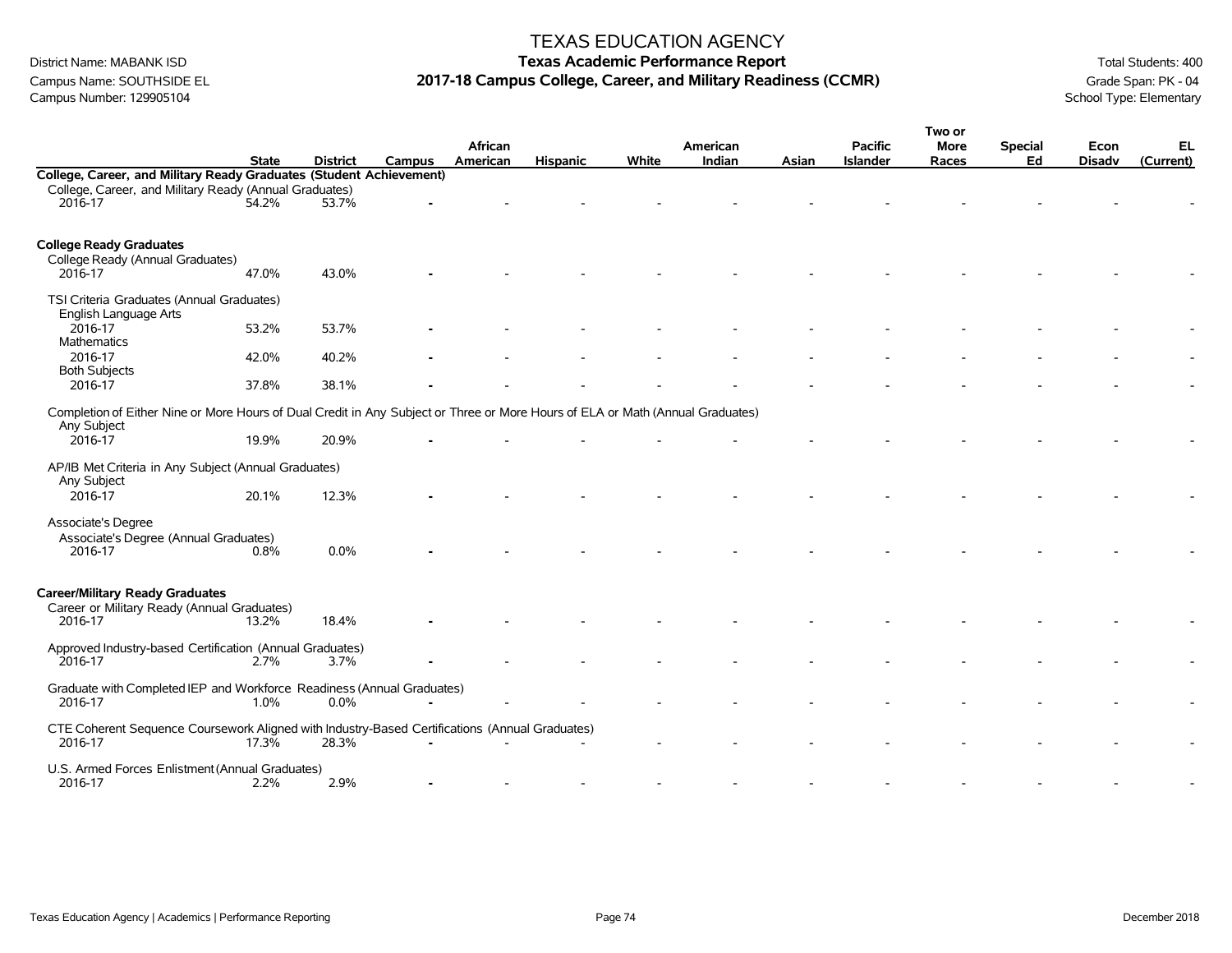### Campus Name: SOUTHSIDE EL **2017-18 Campus CCMR-related Indicators** Grade Span: PK - 04<br>Campus Number: 129905104<br>School Type: Elementary Campus Number: 129905104

#### TEXAS EDUCATION AGENCY

|                                                                           |              |                 |        |                          |                          |                          |          |       |                          | Two or      |                |                          |                          |
|---------------------------------------------------------------------------|--------------|-----------------|--------|--------------------------|--------------------------|--------------------------|----------|-------|--------------------------|-------------|----------------|--------------------------|--------------------------|
|                                                                           |              |                 |        | African                  |                          |                          | American |       | <b>Pacific</b>           | <b>More</b> | <b>Special</b> | Econ                     | EL                       |
|                                                                           | <b>State</b> | <b>District</b> | Campus | American                 | <b>Hispanic</b>          | White                    | Indian   | Asian | Islander                 | Races       | Ed             | <b>Disadv</b>            | (Current)                |
| TSIA Results (Examinees >= Criterion) (Annual Graduates)                  |              |                 |        |                          |                          |                          |          |       |                          |             |                |                          |                          |
| Reading                                                                   |              |                 |        |                          |                          |                          |          |       |                          |             |                |                          |                          |
| 2016-17                                                                   | 23.4%        | 46.3%           |        |                          |                          |                          |          |       |                          |             |                |                          |                          |
| 2015-16                                                                   | 22.6%        | 28.8%           |        |                          |                          |                          |          |       |                          |             |                |                          |                          |
| Mathematics                                                               |              |                 |        |                          |                          |                          |          |       |                          |             |                |                          |                          |
| 2016-17                                                                   | 19.8%        | 34.0%           |        |                          |                          |                          |          |       |                          |             |                |                          |                          |
| 2015-16                                                                   | 18.1%        | 27.9%           |        |                          |                          |                          |          |       |                          |             |                |                          |                          |
| <b>Both Subjects</b>                                                      |              |                 |        |                          |                          |                          |          |       |                          |             |                |                          |                          |
| 2016-17                                                                   | 12.9%        | 29.9%           |        |                          |                          |                          |          |       |                          |             |                |                          | $\overline{\phantom{a}}$ |
|                                                                           |              |                 |        |                          |                          |                          |          |       |                          |             |                |                          |                          |
| <b>CTE Coherent Sequence (Annual Graduates)</b>                           |              |                 |        |                          |                          |                          |          |       |                          |             |                |                          |                          |
| 2016-17                                                                   | 50.5%        | 77.0%           |        |                          |                          |                          |          |       |                          |             |                |                          |                          |
| 2015-16                                                                   | 47.8%        | 72.1%           |        |                          |                          |                          |          |       |                          |             |                |                          |                          |
|                                                                           |              |                 |        |                          |                          |                          |          |       |                          |             |                |                          |                          |
| Completed and Received Credit for College Prep Courses (Annual Graduates) |              |                 |        |                          |                          |                          |          |       |                          |             |                |                          |                          |
| English Language Arts                                                     |              |                 |        |                          |                          |                          |          |       |                          |             |                |                          |                          |
|                                                                           |              |                 |        |                          |                          |                          |          |       |                          |             |                |                          |                          |
| 2016-17                                                                   | 0.8%         | 0.0%            |        |                          |                          |                          |          |       |                          |             |                |                          |                          |
| Mathematics                                                               |              |                 |        |                          |                          |                          |          |       |                          |             |                |                          |                          |
| 2016-17                                                                   | 1.4%         | 0.0%            |        |                          |                          |                          |          |       |                          |             |                |                          | $\blacksquare$           |
| <b>Both Subjects</b>                                                      |              |                 |        |                          |                          |                          |          |       |                          |             |                |                          |                          |
| 2016-17                                                                   | 0.2%         | 0.0%            |        |                          |                          |                          |          |       |                          |             |                |                          |                          |
|                                                                           |              |                 |        |                          |                          |                          |          |       |                          |             |                |                          |                          |
| AP/IB Results (Participation) (Grades 11-12)                              |              |                 |        |                          |                          |                          |          |       |                          |             |                |                          |                          |
| All Subjects                                                              |              |                 |        |                          |                          |                          |          |       |                          |             |                |                          |                          |
| 2017                                                                      | 26.2%        | 22.4%           |        |                          |                          |                          |          |       |                          |             | n/a            |                          | n/a                      |
| 2016                                                                      | 25.5%        | 16.6%           |        |                          |                          |                          |          |       |                          |             | n/a            |                          | n/a                      |
| English Language Arts                                                     |              |                 |        |                          |                          |                          |          |       |                          |             |                |                          |                          |
| 2017                                                                      | 15.9%        | 15.1%           |        |                          |                          |                          |          |       |                          |             | n/a            |                          | n/a                      |
| 2016                                                                      | 15.5%        | 11.9%           |        |                          |                          |                          |          |       |                          |             | n/a            | $\overline{\phantom{a}}$ | n/a                      |
| Mathematics                                                               |              |                 |        |                          |                          |                          |          |       |                          |             |                |                          |                          |
| 2017                                                                      | 7.2%         | 4.6%            |        |                          |                          |                          |          |       |                          |             | n/a            |                          | n/a                      |
| 2016                                                                      | 6.8%         | 3.6%            |        |                          |                          |                          |          |       |                          |             | n/a            | $\overline{\phantom{a}}$ | n/a                      |
|                                                                           |              |                 |        |                          |                          |                          |          |       |                          |             |                |                          |                          |
| Science                                                                   |              |                 |        |                          |                          |                          |          |       |                          |             |                |                          |                          |
| 2017                                                                      | 10.9%        | 6.8%            |        |                          |                          |                          |          |       |                          |             | n/a            |                          | n/a                      |
| 2016                                                                      | 10.4%        | 4.5%            |        |                          |                          |                          |          |       |                          |             | n/a            | $\sim$                   | n/a                      |
| Social Studies                                                            |              |                 |        |                          |                          |                          |          |       |                          |             |                |                          |                          |
| 2017                                                                      | 15.0%        | 11.2%           |        |                          |                          |                          |          |       |                          |             | n/a            |                          | n/a                      |
| 2016                                                                      | 14.8%        | 8.3%            |        |                          |                          |                          |          |       |                          |             | n/a            | $\overline{\phantom{a}}$ | n/a                      |
|                                                                           |              |                 |        |                          |                          |                          |          |       |                          |             |                |                          |                          |
| AP/IB Results (Examinees >= Criterion) (Grades 11-12)                     |              |                 |        |                          |                          |                          |          |       |                          |             |                |                          |                          |
| All Subjects                                                              |              |                 |        |                          |                          |                          |          |       |                          |             |                |                          |                          |
| 2017                                                                      | 49.1%        | 47.2%           |        |                          |                          |                          |          |       |                          |             | n/a            |                          | n/a                      |
| 2016                                                                      | 49.5%        | 48.7%           |        |                          |                          |                          |          |       |                          |             | n/a            |                          | n/a                      |
| English Language Arts                                                     |              |                 |        |                          |                          |                          |          |       |                          |             |                |                          |                          |
| 2017                                                                      | 41.3%        | 41.1%           |        |                          |                          |                          |          |       |                          |             | n/a            | $\overline{\phantom{a}}$ | n/a                      |
| 2016                                                                      | 43.3%        | 53.6%           |        |                          |                          |                          |          |       |                          |             | n/a            | $\overline{\phantom{a}}$ | n/a                      |
| Mathematics                                                               |              |                 |        |                          |                          |                          |          |       |                          |             |                |                          |                          |
| 2017                                                                      | 51.3%        | 45.5%           |        |                          |                          |                          |          |       |                          |             | n/a            |                          | n/a                      |
| 2016                                                                      | 54.0%        | 29.4%           |        |                          |                          |                          |          |       |                          |             | n/a            |                          | n/a                      |
| Science                                                                   |              |                 |        |                          |                          |                          |          |       |                          |             |                |                          |                          |
| 2017                                                                      |              | 9.1%            |        |                          |                          |                          |          |       |                          |             |                |                          |                          |
|                                                                           | 38.3%        |                 |        |                          |                          |                          |          |       |                          |             | n/a            |                          | n/a                      |
| 2016                                                                      | 35.1%        | 28.6%           |        | $\overline{\phantom{a}}$ | $\overline{\phantom{a}}$ | $\overline{\phantom{a}}$ | $\sim$   |       | $\overline{\phantom{a}}$ |             | n/a            | $\overline{\phantom{a}}$ | n/a                      |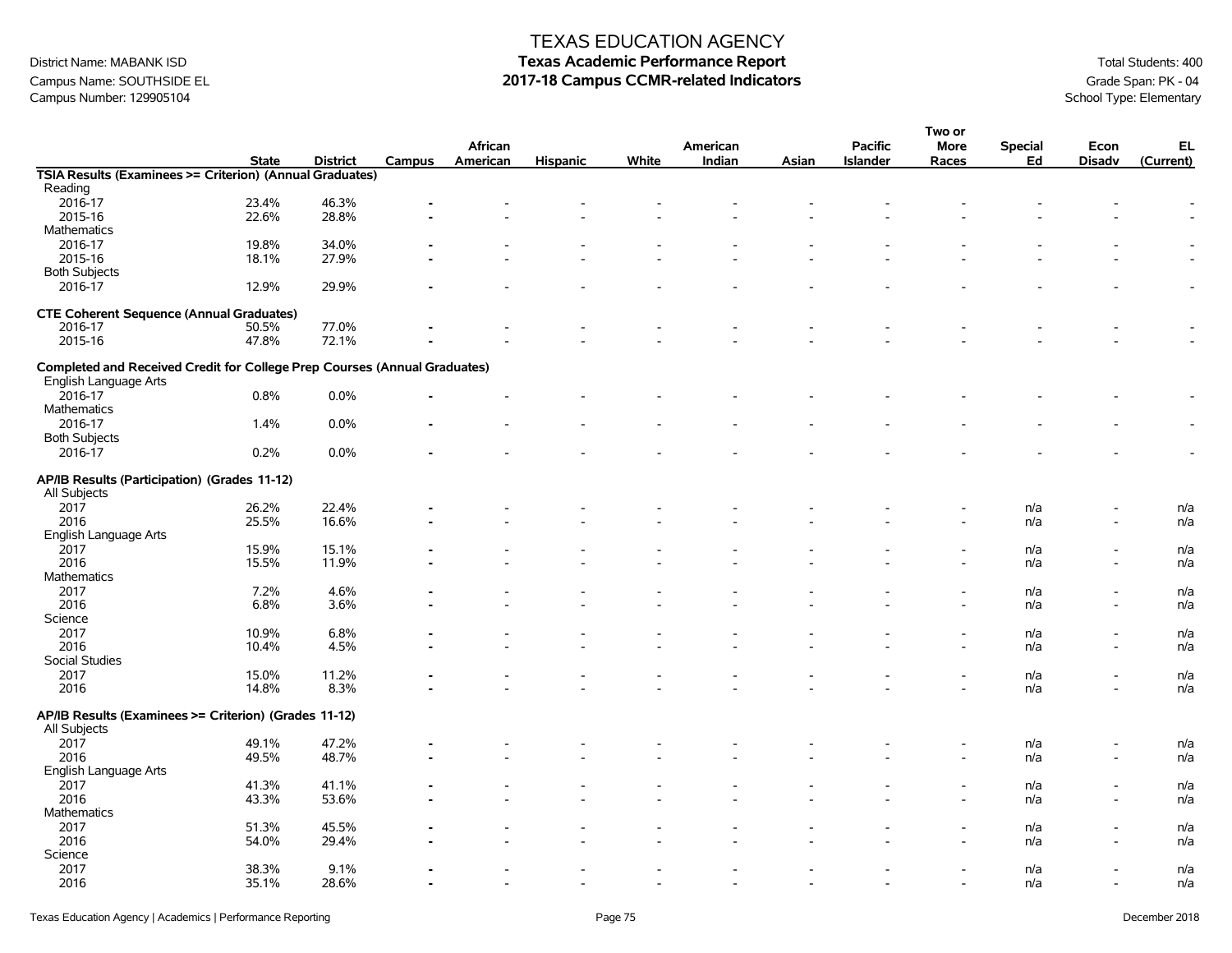### Campus Name: SOUTHSIDE EL **2017-18 Campus CCMR-related Indicators** Grade Span: PK - 04<br>Campus Number: 129905104<br>School Type: Elementary Campus Number: 129905104

#### TEXAS EDUCATION AGENCY

|                                                             |              |                 |                |          |                          |                          |                |       |                 | Two or                   |                |                          |            |
|-------------------------------------------------------------|--------------|-----------------|----------------|----------|--------------------------|--------------------------|----------------|-------|-----------------|--------------------------|----------------|--------------------------|------------|
|                                                             |              |                 |                | African  |                          |                          | American       |       | <b>Pacific</b>  | <b>More</b>              | <b>Special</b> | Econ                     | EL         |
|                                                             | <b>State</b> | <b>District</b> | Campus         | American | <b>Hispanic</b>          | White                    | Indian         | Asian | <b>Islander</b> | Races                    | Ed             | <b>Disadv</b>            | (Current)  |
| <b>Social Studies</b>                                       |              |                 |                |          |                          |                          |                |       |                 |                          |                |                          |            |
| 2017                                                        | 41.4%        | 55.6%           |                |          |                          |                          |                |       |                 |                          | n/a            | ۰                        | n/a        |
| 2016                                                        | 41.6%        | 53.8%           |                |          |                          |                          |                |       |                 |                          | n/a            | ۰                        | n/a        |
| <b>SAT/ACT Results (Annual Graduates)</b>                   |              |                 |                |          |                          |                          |                |       |                 |                          |                |                          |            |
| Tested                                                      |              |                 |                |          |                          |                          |                |       |                 |                          |                |                          |            |
| Class of 2017                                               | 73.5%        | 42.6%           | $\blacksquare$ |          |                          |                          |                |       |                 | $\overline{\phantom{a}}$ | n/a            | $\overline{\phantom{a}}$ | n/a        |
| Class of 2016                                               | 71.6%        | 40.3%           | $\blacksquare$ |          | $\overline{\phantom{a}}$ |                          |                |       |                 | $\overline{\phantom{a}}$ | n/a            | $\overline{\phantom{a}}$ | n/a        |
| At/Above Criterion                                          |              |                 |                |          |                          |                          |                |       |                 |                          |                |                          |            |
| Class of 2017                                               | 22.3%        | 26.0%           | $\blacksquare$ |          |                          |                          |                |       |                 | $\overline{\phantom{a}}$ | n/a            | $\overline{\phantom{a}}$ | n/a        |
| Class of 2016                                               | 22.5%        | 23.1%           |                |          |                          |                          |                |       |                 | $\overline{a}$           | n/a            | $\overline{\phantom{a}}$ | n/a        |
| <b>Average SAT Score (Annual Graduates)</b>                 |              |                 |                |          |                          |                          |                |       |                 |                          |                |                          |            |
| All Subjects                                                |              |                 |                |          |                          |                          |                |       |                 |                          |                |                          |            |
| Class of 2017                                               | 1019         | 1063            |                |          |                          |                          |                |       |                 |                          | n/a            | $\overline{\phantom{a}}$ | n/a        |
| Class of 2016                                               | 1375         | 1419            |                |          |                          |                          |                |       |                 | $\overline{\phantom{a}}$ | n/a            | $\blacksquare$           | n/a        |
| English Language Arts                                       |              |                 |                |          |                          |                          |                |       |                 |                          |                |                          |            |
| Class of 2017                                               | 512          | 544             | $\blacksquare$ |          |                          |                          |                |       |                 | $\overline{\phantom{0}}$ | n/a            | $\overline{\phantom{a}}$ | n/a        |
| Class of 2016                                               | 903          | 941             | $\blacksquare$ |          |                          |                          |                |       |                 | $\overline{\phantom{a}}$ | n/a            | $\blacksquare$           | n/a        |
| Mathematics                                                 |              |                 |                |          |                          |                          |                |       |                 |                          |                |                          |            |
| Class of 2017                                               | 507          | 519             |                |          |                          |                          |                |       |                 | $\overline{\phantom{0}}$ | n/a            | $\overline{\phantom{a}}$ | n/a        |
| Class of 2016                                               | 472          | 480             |                |          |                          |                          |                |       |                 |                          | n/a            | ۰                        | n/a        |
|                                                             |              |                 |                |          |                          |                          |                |       |                 |                          |                |                          |            |
| <b>Average ACT Score (Annual Graduates)</b><br>All Subjects |              |                 |                |          |                          |                          |                |       |                 |                          |                |                          |            |
| Class of 2017                                               | 20.3         | 21.8            | $\blacksquare$ |          |                          |                          |                |       |                 |                          | n/a            | $\overline{\phantom{a}}$ | n/a        |
| Class of 2016                                               | 20.3         | 21.7            |                |          |                          |                          |                |       |                 | $\overline{a}$           | n/a            | $\blacksquare$           | n/a        |
| English Language Arts                                       |              |                 |                |          |                          |                          |                |       |                 |                          |                |                          |            |
| Class of 2017                                               |              |                 |                |          |                          |                          |                |       |                 |                          |                |                          |            |
| Class of 2016                                               | 19.9<br>19.8 | 22.1<br>21.8    | $\blacksquare$ |          |                          |                          |                |       |                 | $\overline{\phantom{a}}$ | n/a<br>n/a     | $\overline{\phantom{a}}$ | n/a<br>n/a |
|                                                             |              |                 |                |          |                          |                          |                |       |                 | $\overline{a}$           |                | $\overline{\phantom{a}}$ |            |
| Mathematics                                                 |              |                 |                |          |                          |                          |                |       |                 |                          |                |                          |            |
| Class of 2017                                               | 20.4         | 20.6            |                |          |                          |                          |                |       |                 | $\overline{\phantom{a}}$ | n/a            | $\overline{\phantom{a}}$ | n/a        |
| Class of 2016                                               | 20.5         | 20.6            |                |          | $\overline{\phantom{a}}$ |                          |                |       |                 | $\sim$                   | n/a            | $\overline{\phantom{a}}$ | n/a        |
| Science                                                     |              |                 |                |          |                          |                          |                |       |                 |                          |                |                          |            |
| Class of 2017                                               | 20.6         | 21.7            | $\blacksquare$ |          |                          |                          |                |       |                 | $\overline{\phantom{0}}$ | n/a            | $\overline{\phantom{a}}$ | n/a        |
| Class of 2016                                               | 20.5         | 21.8            |                |          | $\overline{\phantom{a}}$ | $\overline{\phantom{a}}$ | $\overline{a}$ |       |                 | $\sim$                   | n/a            | $\overline{\phantom{a}}$ | n/a        |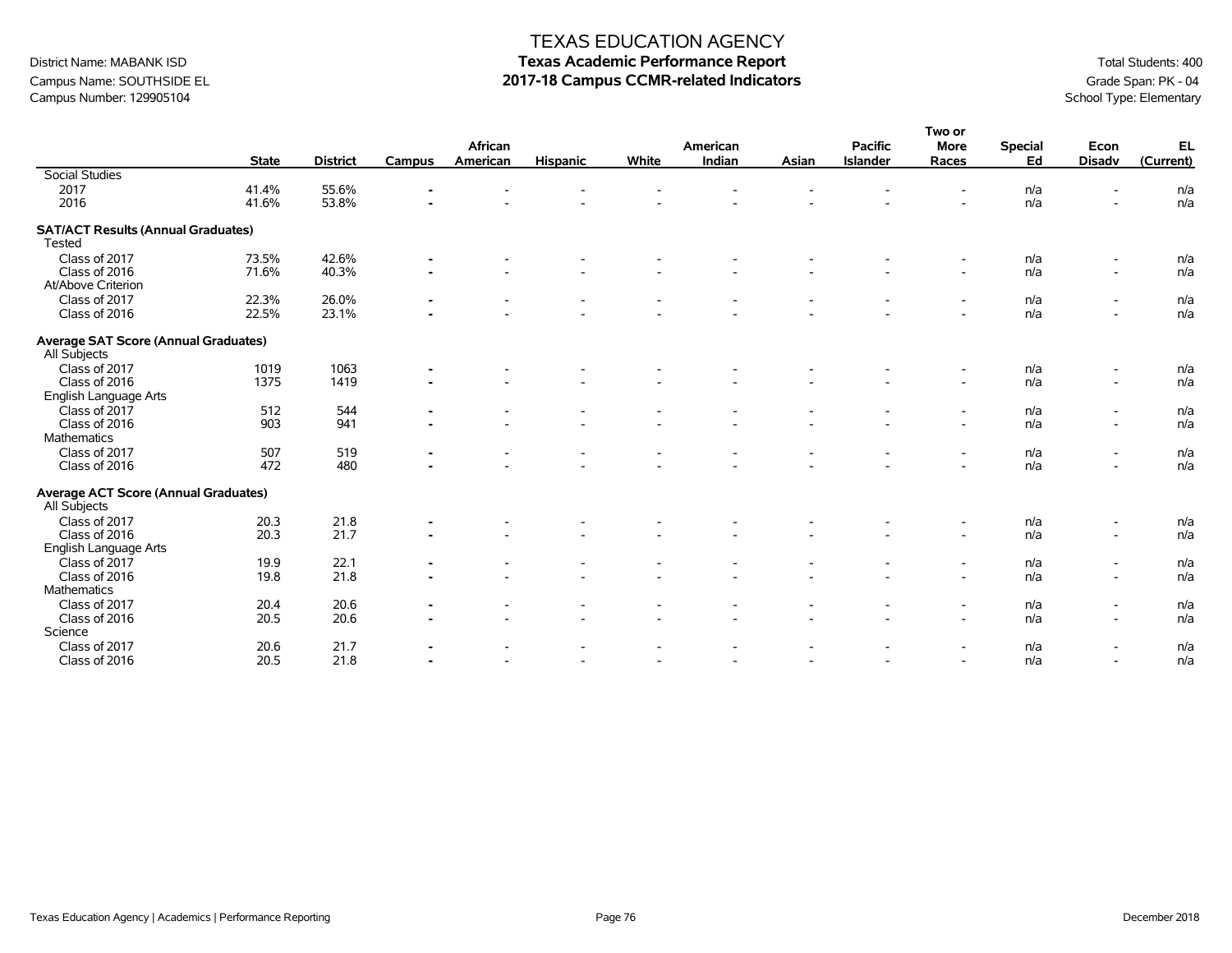### Campus Name: SOUTHSIDE EL **2017-18 Campus Other Postsecondary Indicators** Grade Span: PK - 04<br>Campus Number: 129905104<br>School Type: Elementary Campus Number: 129905104

#### TEXAS EDUCATION AGENCY

|                                                                                                |              |                 |        |          |                 |       |          |       |                 | Two or |                |               |           |
|------------------------------------------------------------------------------------------------|--------------|-----------------|--------|----------|-----------------|-------|----------|-------|-----------------|--------|----------------|---------------|-----------|
|                                                                                                |              |                 |        | African  |                 |       | American |       | <b>Pacific</b>  | More   | <b>Special</b> | Econ          | EL        |
|                                                                                                | <b>State</b> | <b>District</b> | Campus | American | <b>Hispanic</b> | White | Indian   | Asian | <b>Islander</b> | Races  | Ed             | <b>Disadv</b> | (Current) |
| Advanced Dual-Credit Course Completion (Grades 9-12)                                           |              |                 |        |          |                 |       |          |       |                 |        |                |               |           |
| Any Subject                                                                                    |              |                 |        |          |                 |       |          |       |                 |        |                |               |           |
| 2016-17                                                                                        | 37.1%        | 31.5%           |        |          |                 |       |          |       |                 |        |                |               |           |
| 2015-16                                                                                        | 35.9%        | 28.3%           |        |          |                 |       |          |       |                 |        |                |               |           |
| English Language Arts                                                                          |              |                 |        |          |                 |       |          |       |                 |        |                |               |           |
| 2016-17                                                                                        | 16.8%        | 8.4%            |        |          |                 |       |          |       |                 |        |                |               |           |
| 2015-16                                                                                        | 16.2%        | 8.8%            |        |          |                 |       |          |       |                 |        |                |               |           |
| Mathematics                                                                                    |              |                 |        |          |                 |       |          |       |                 |        |                |               |           |
| 2016-17                                                                                        | 19.5%        | 19.9%           |        |          |                 |       |          |       |                 |        |                |               |           |
| 2015-16                                                                                        | 19.3%        | 16.8%           |        |          |                 |       |          |       |                 |        |                |               |           |
| Science                                                                                        |              |                 |        |          |                 |       |          |       |                 |        |                |               |           |
| 2016-17                                                                                        | 5.7%         | 5.0%            |        |          |                 |       |          |       |                 |        |                |               |           |
| 2015-16                                                                                        | 5.1%         | 2.6%            |        |          |                 |       |          |       |                 |        |                |               |           |
| Social Studies                                                                                 |              |                 |        |          |                 |       |          |       |                 |        |                |               |           |
| 2016-17                                                                                        | 21.8%        | 16.0%           |        |          |                 |       |          |       |                 |        |                |               |           |
| 2015-16                                                                                        | 20.8%        | 12.8%           |        |          |                 |       |          |       |                 |        |                |               |           |
| Graduates Enrolled in Texas Institution of Higher Education (TX IHE)                           |              |                 |        |          |                 |       |          |       |                 |        |                |               |           |
| 2015-16                                                                                        | 51.8%        | 48.2%           |        |          |                 |       |          |       |                 |        |                |               |           |
| 2014-15                                                                                        | 56.1%        | 47.3%           |        |          |                 |       |          |       |                 |        |                |               |           |
| Graduates in TX IHE Completing One Year Without Enrollment in a Developmental Education Course |              |                 |        |          |                 |       |          |       |                 |        |                |               |           |
| 2015-16                                                                                        | 55.7%        | 57.4%           |        |          |                 |       |          |       |                 |        |                |               |           |
| 2014-15                                                                                        | 55.6%        | 72.9%           |        |          |                 |       |          |       |                 |        |                |               |           |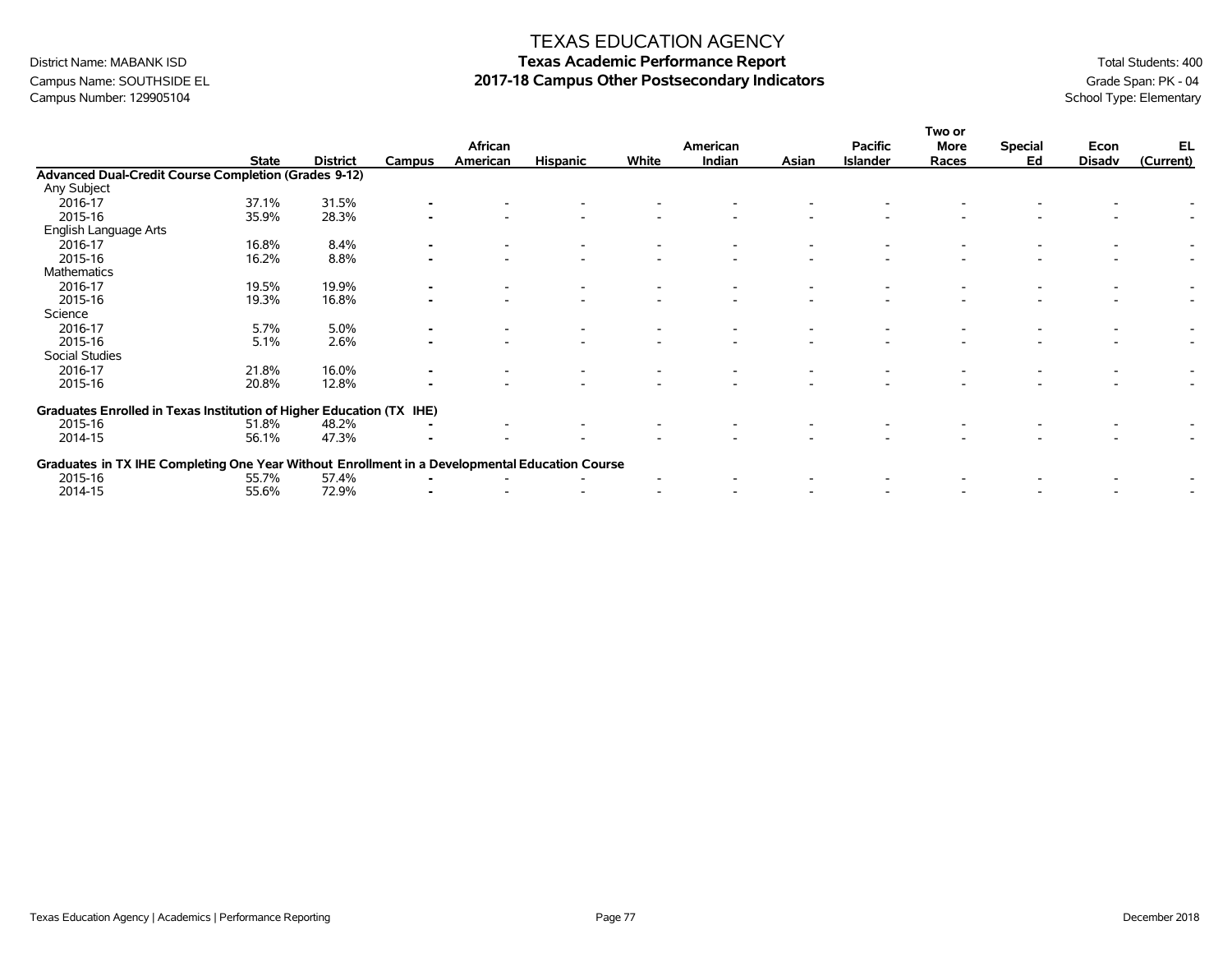### Campus Name: SOUTHSIDE EL **2017-18 Campus Student Information**<br>Campus Number: 129905104<br>School Type: Elementary Campus Number: 129905104

### TEXAS EDUCATION AGENCY

|                                                                | --------------- Campus --------------- |            |                 |              |
|----------------------------------------------------------------|----------------------------------------|------------|-----------------|--------------|
| <b>Student Information</b>                                     | Count                                  | Percent    | <b>District</b> | <b>State</b> |
| <b>Total Students</b>                                          | 400                                    | 100.0%     | 3,509           | 5,385,012    |
| Students by Grade:                                             |                                        |            |                 |              |
| Early Childhood Education                                      | 0                                      | 0.0%       | 0.0%            | 0.3%         |
| Pre-Kindergarten                                               | 48                                     | 12.0%      | 4.7%            | 4.3%         |
| Kindergarten                                                   | 66                                     | 16.5%      | 7.4%            | 6.9%         |
| Grade 1                                                        | 64                                     | 16.0%      | 6.6%            | 7.2%         |
| Grade 2                                                        | 61                                     | 15.3%      | 7.0%            | 7.3%         |
| Grade 3                                                        | 78                                     | 19.5%      | 7.0%            | 7.6%         |
| Grade 4                                                        | 83                                     | 20.8%      | 8.2%            | 7.7%         |
| Grade 5                                                        | 0                                      | 0.0%       | 8.0%            | 7.7%         |
| Grade 6                                                        | 0                                      | 0.0%       | 8.0%            | 7.5%         |
| Grade 7                                                        | 0                                      | 0.0%       | 7.0%            | 7.5%         |
| Grade 8                                                        | 0                                      | 0.0%       | 6.7%            | 7.4%         |
| Grade 9                                                        | 0                                      | 0.0%       | 7.8%            | 8.0%         |
| Grade 10                                                       | 0                                      | 0.0%       | 7.4%            | 7.4%         |
| Grade 11                                                       | 0                                      | 0.0%       | 7.4%            | 6.9%         |
| Grade 12                                                       | 0                                      | 0.0%       | 6.9%            | 6.4%         |
| Ethnic Distribution:                                           |                                        |            |                 |              |
| African American                                               | 4                                      | 1.0%       | 1.8%            | 12.6%        |
| Hispanic                                                       | 75                                     | 18.8%      | 17.1%           | 52.4%        |
| White                                                          | 297                                    | 74.3%      | 75.9%           | 27.8%        |
| American Indian                                                | 1                                      | 0.3%       | 0.5%            | 0.4%         |
| Asian                                                          | $\overline{7}$                         | 1.8%       | 1.2%            | 4.4%         |
| Pacific Islander                                               | 0                                      | 0.0%       | 0.1%            | 0.1%         |
| Two or More Races                                              | 16                                     | 4.0%       | 3.4%            | 2.3%         |
| Economically Disadvantaged                                     | 299                                    | 74.8%      | 60.7%           | 58.8%        |
| Non-Educationally Disadvantaged                                | 101                                    | 25.3%      | 39.3%           | 41.2%        |
| English Learners (EL)                                          | 21                                     | 5.3%       | 3.7%            | 18.8%        |
| Students w/ Disciplinary Placements (2016-17)                  | $\overline{2}$                         | 0.4%       | 2.2%            | 1.3%         |
| At-Risk                                                        | 176                                    | 44.0%      | 44.2%           | 50.8%        |
| Students with Disabilities by Type of Primary Disability:      |                                        |            |                 |              |
| Total Students with Disabilities By Type of Primary Disability | 28                                     |            |                 |              |
| Students with Intellectual Disabilities                        | $\ast\ast$                             | $\ast\ast$ | 46.3%           | 43.3%        |
| Students with Physical Disabilities                            | 9                                      | 32.1%      | 16.0%           | 21.9%        |
| Students with Autism                                           | $\ast$                                 |            | $**$            | 13.2%        |
| Students with Behavioral Disabilities                          | 10                                     | 35.7%      | 26.3%           | 20.3%        |
| Students with Non-Categorical Early Childhood                  | 0                                      | 0.0%       | $\ast$          | 1.4%         |
| Mobility (2016-17):                                            |                                        |            |                 |              |
| <b>Total Mobile Students</b>                                   | 80                                     | 22.2%      | 15.2%           | 16.0%        |
| By Ethnicity:                                                  |                                        |            |                 |              |
| African American                                               | 2                                      | 0.6%       |                 |              |
| Hispanic                                                       | 13                                     | 3.6%       |                 |              |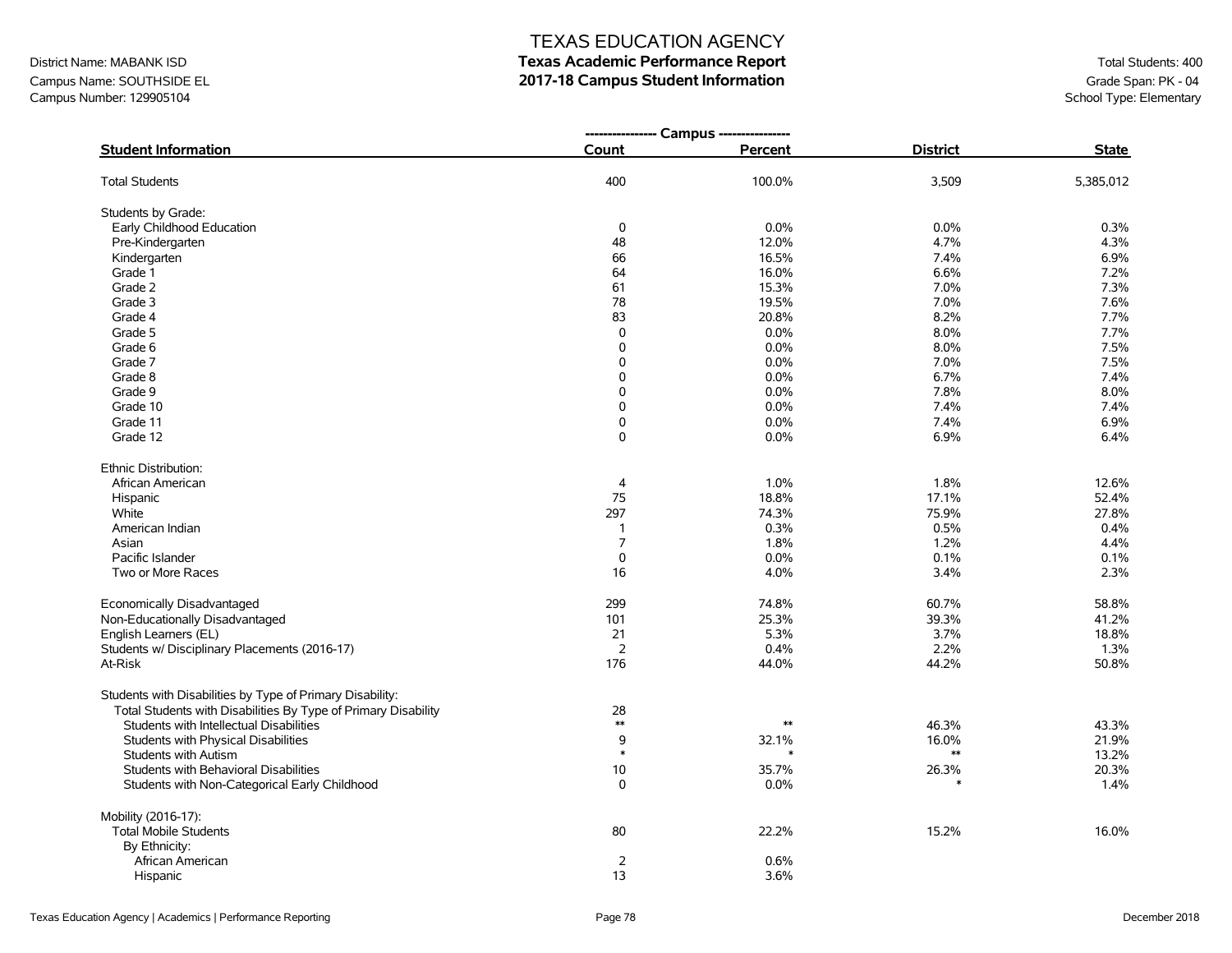# District Name: MABANK ISD **Texas Academic Performance Report Texas Academic Performance Report** Total Students: 400

Campus Name: SOUTHSIDE EL **2017-18 Campus Student Information**<br>Campus Number: 129905104<br>School Type: Elementary Campus Number: 129905104

|                            | Campus ----------------<br>----------------- |         |                 |              |
|----------------------------|----------------------------------------------|---------|-----------------|--------------|
| <b>Student Information</b> | Count                                        | Percent | <b>District</b> | <b>State</b> |
| White                      | ر ب                                          | 15.8%   |                 |              |
| American Indian            |                                              | 0.3%    |                 |              |
| Asian                      |                                              | 0.6%    |                 |              |
| Pacific Islander           |                                              | 0.0%    |                 |              |
| Two or More Races          |                                              | 1.4%    |                 |              |

|                            | --------Non-Special Education Rates-------- | --------Special Education Rates-------- |              |                          |                 |              |
|----------------------------|---------------------------------------------|-----------------------------------------|--------------|--------------------------|-----------------|--------------|
| <b>Student Information</b> | Campus                                      | <b>District</b>                         | <b>State</b> | Campus                   | <b>District</b> | <b>State</b> |
| Retention Rates by Grade:  |                                             |                                         |              |                          |                 |              |
| Kindergarten               | 3.3%                                        | 2.9%                                    | 1.8%         | $0.0\%$                  | 5.9%            | 6.9%         |
| Grade 1                    | 3.3%                                        | 3.8%                                    | 3.4%         | $0.0\%$                  | 4.5%            | 6.2%         |
| Grade 2                    | 2.7%                                        | 2.6%                                    | 2.1%         | $0.0\%$                  | $0.0\%$         | 2.6%         |
| Grade 3                    | $0.0\%$                                     | 0.8%                                    | 1.3%         | $0.0\%$                  | 3.3%            | 1.0%         |
| Grade 4                    | $0.0\%$                                     | 0.4%                                    | 0.6%         | $0.0\%$                  | $0.0\%$         | 0.5%         |
| Grade 5                    | $\overline{\phantom{a}}$                    | 0.0%                                    | $0.7\%$      | $\overline{\phantom{a}}$ | $0.0\%$         | 0.6%         |
| Grade 6                    | $\overline{\phantom{a}}$                    | 0.5%                                    | 0.5%         | $\overline{\phantom{0}}$ | 3.2%            | 0.6%         |
| Grade 7                    | $\overline{\phantom{a}}$                    | 0.9%                                    | 0.7%         | $\overline{\phantom{0}}$ | 0.0%            | 0.6%         |
| Grade 8                    | $\overline{\phantom{0}}$                    | 0.4%                                    | 0.6%         | $\overline{\phantom{a}}$ | $0.0\%$         | 0.8%         |
| Grade 9                    | $\overline{\phantom{a}}$                    | 3.5%                                    | 8.0%         | $\overline{\phantom{a}}$ | 8.3%            | 13.5%        |

| <b>Class Size Information</b>                  | <b>Campus</b>            | <b>District</b> | <b>State</b> |
|------------------------------------------------|--------------------------|-----------------|--------------|
| Class Size Averages by Grade and Subject       |                          |                 |              |
| (Derived from teacher responsibility records): |                          |                 |              |
| Elementary:                                    |                          |                 |              |
| Kindergarten                                   | 22.1                     | 21.3            | 18.7         |
| Grade 1                                        | 21.0                     | 20.9            | 18.8         |
| Grade 2                                        | 18.2                     | 19.3            | 18.8         |
| Grade 3                                        | 19.3                     | 20.2            | 19.0         |
| Grade 4                                        | 20.5                     | 20.1            | 19.2         |
| Grade 5                                        | $\overline{\phantom{a}}$ | 22.9            | 21.2         |
| Grade 6                                        | $\overline{\phantom{a}}$ | 21.5            | 20.3         |
| Secondary:                                     |                          |                 |              |
| English/Language Arts                          | $\overline{\phantom{a}}$ | 15.3            | 16.7         |
| Foreign Languages                              | $\overline{\phantom{a}}$ | 18.5            | 18.6         |
| <b>Mathematics</b>                             | $\overline{\phantom{a}}$ | 16.4            | 17.9         |
| Science                                        | $\overline{\phantom{0}}$ | 16.6            | 19.0         |
| <b>Social Studies</b>                          | $\overline{\phantom{0}}$ | 18.8            | 19.3         |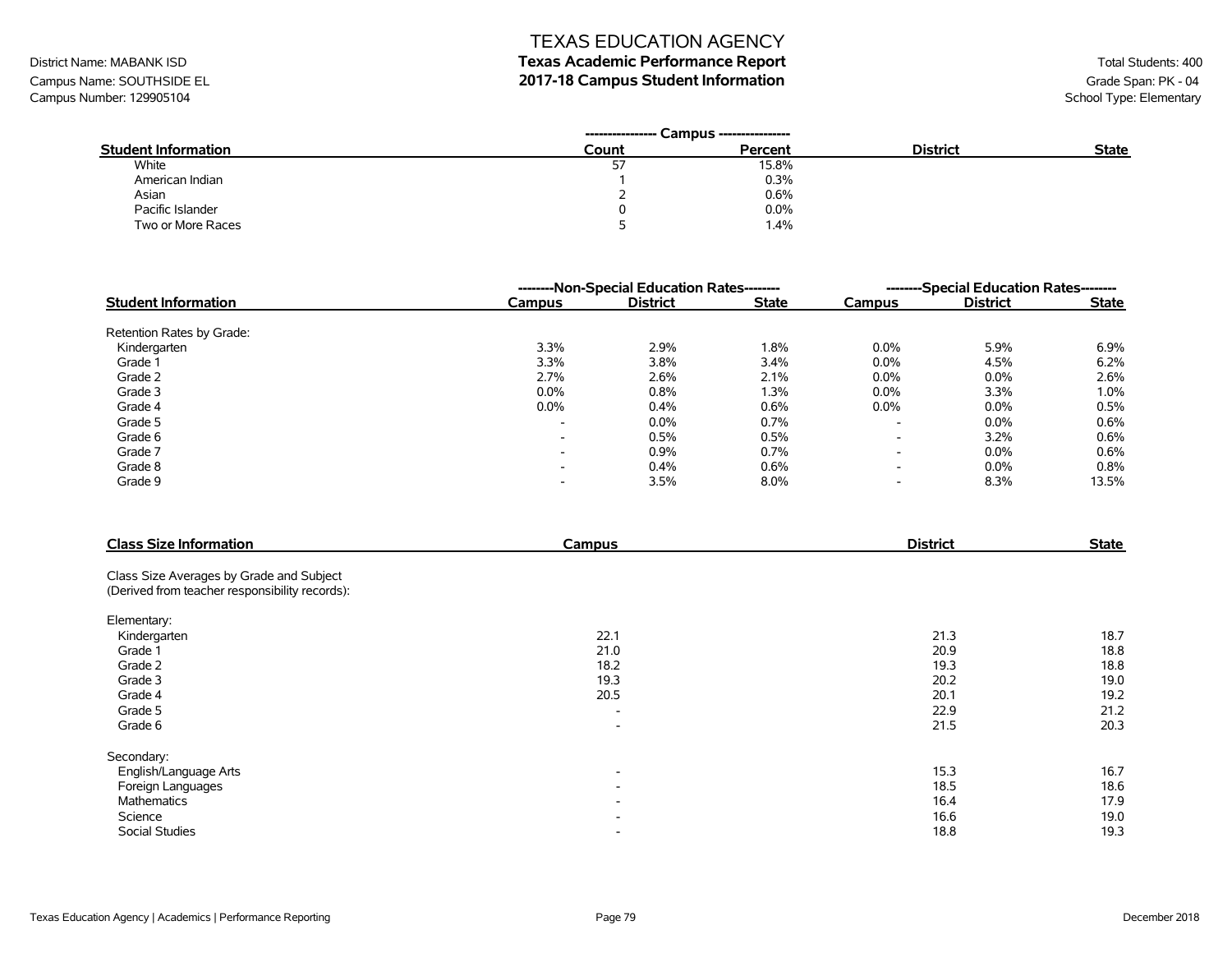## District Name: MABANK ISD **Texas Academic Performance Report Texas Academic Performance Report** Total Students: 400

Campus Name: SOUTHSIDE EL **2017-18 Campus Staff Information**<br>Campus Number: 129905104 School Type: Elementary Campus Number: 129905104

|                                           | ---------------- Campus ---------------- |         |                 |              |
|-------------------------------------------|------------------------------------------|---------|-----------------|--------------|
| <b>Staff Information</b>                  | Count/Average                            | Percent | <b>District</b> | <b>State</b> |
| <b>Total Staff</b>                        | 46.1                                     | 100.0%  | 100.0%          | 100.0%       |
| Professional Staff:                       | 30.5                                     | 66.2%   | 61.3%           | 64.1%        |
| Teachers                                  | 25.2                                     | 54.7%   | 49.1%           | 50.1%        |
| <b>Professional Support</b>               | 2.3                                      | 5.1%    | 7.3%            | 9.8%         |
| Campus Administration (School Leadership) | 3.0                                      | 6.5%    | 4.0%            | 3.0%         |
| Librarians                                |                                          |         |                 |              |
| Full-time                                 | 1.0                                      | n/a     | 2.0             | 4,429.0      |
| Part-time                                 | $0.0\,$                                  | n/a     | 1.0             | 578.0        |
| Counselors                                |                                          |         |                 |              |
| Full-time                                 | 1.0                                      | n/a     | 8.0             | 12,131.0     |
| Part-time                                 | 0.0                                      | n/a     | 1.0             | 1,148.0      |
| <b>Educational Aides:</b>                 | 15.6                                     | 33.8%   | 21.8%           | 10.1%        |
| Total Minority Staff:                     | 3.9                                      | 8.5%    | 7.5%            | 49.9%        |
| Teachers by Ethnicity and Sex:            |                                          |         |                 |              |
| African American                          | 0.0                                      | 0.0%    | 0.8%            | 10.4%        |
| Hispanic                                  | 1.0                                      | 4.0%    | 3.3%            | 27.2%        |
| White                                     | 24.2                                     | 96.0%   | 95.4%           | 58.9%        |
| American Indian                           | 0.0                                      | 0.0%    | 0.0%            | 0.3%         |
| Asian                                     | 0.0                                      | 0.0%    | 0.4%            | 1.6%         |
| Pacific Islander                          | 0.0                                      | 0.0%    | 0.0%            | 0.4%         |
| Two or More Races                         | 0.0                                      | 0.0%    | 0.0%            | 1.1%         |
| Males                                     | 0.0                                      | 0.0%    | 18.2%           | 23.7%        |
| Females                                   | 25.2                                     | 100.0%  | 81.8%           | 76.3%        |
| Teachers by Highest Degree Held:          |                                          |         |                 |              |
| No Degree                                 | 0.0                                      | 0.0%    | 2.5%            | 1.4%         |
| <b>Bachelors</b>                          | 23.2                                     | 92.1%   | 77.1%           | 74.1%        |
| <b>Masters</b>                            | 2.0                                      | 7.9%    | 20.4%           | 23.8%        |
| Doctorate                                 | 0.0                                      | $0.0\%$ | $0.0\%$         | 0.7%         |
| Teachers by Years of Experience:          |                                          |         |                 |              |
| <b>Beginning Teachers</b>                 | 1.0                                      | 4.0%    | 12.5%           | 8.2%         |
| 1-5 Years Experience                      | 7.0                                      | 27.8%   | 32.5%           | 29.1%        |
| 6-10 Years Experience                     | 6.4                                      | 25.3%   | 18.3%           | 19.1%        |
| 11-20 Years Experience                    | 8.3                                      | 33.0%   | 23.9%           | 28.2%        |
| Over 20 Years Experience                  | 2.5                                      | 9.9%    | 12.8%           | 15.3%        |
| Number of Students per Teacher            | 15.9                                     | n/a     | 14.6            | 15.1         |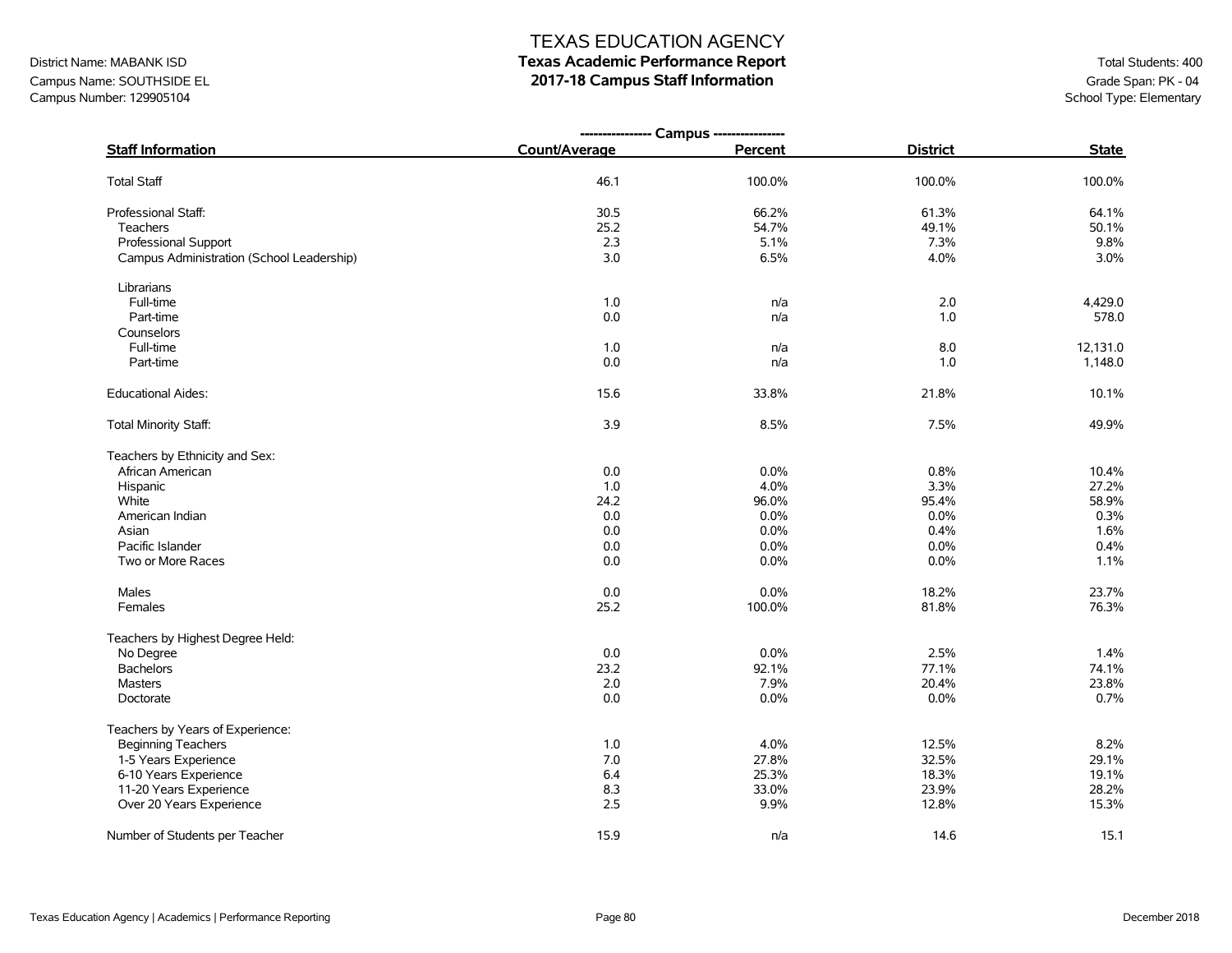### District Name: MABANK ISD **Texas Academic Performance Report Texas Academic Performance Report** Total Students: 400

Campus Name: SOUTHSIDE EL **2017-18 Campus Staff Information**<br>Campus Number: 129905104 School Type: Elementary Campus Number: 129905104

| <b>Staff Information</b>                                             | Campus   | <b>District</b> | <b>State</b> |
|----------------------------------------------------------------------|----------|-----------------|--------------|
| Experience of Campus Leadership:                                     |          |                 |              |
| Average Years Experience of Principals                               | 10.0     | 7.2             | 6.3          |
| Average Years Experience of Principals with District                 | 7.0      | 5.8             | 5.4          |
| Average Years Experience of Assistant Principals                     | 2.5      | 3.7             | 5.2          |
| Average Years Experience of Assistant Principals with District       | 2.5      | 3.6             | 4.6          |
| Average Years Experience of Teachers:                                | 10.7     | 9.9             | 10.9         |
| Average Years Experience of Teachers with District:                  | 6.8      | 6.3             | 7.1          |
| Average Teacher Salary by Years of Experience (regular duties only): |          |                 |              |
| <b>Beginning Teachers</b>                                            | \$46,000 | \$44,943        | \$47,667     |
| 1-5 Years Experience                                                 | \$43,714 | \$44,161        | \$49,663     |
| 6-10 Years Experience                                                | \$45,808 | \$46,647        | \$52,056     |
| 11-20 Years Experience                                               | \$50,285 | \$50,509        | \$55,246     |
| Over 20 Years Experience                                             | \$55,000 | \$59,064        | \$61,428     |
| Average Actual Salaries (regular duties only):                       |          |                 |              |
| <b>Teachers</b>                                                      | \$47,624 | \$48,139        | \$53,334     |
| Professional Support                                                 | \$53,594 | \$54,134        | \$63,165     |
| Campus Administration (School Leadership)                            | \$65,078 | \$68,029        | \$77,712     |
| Instructional Staff Percent:                                         | n/a      | 72.6%           | 64.4%        |
| Contracted Instructional Staff (not incl. above):                    | 0.0      | 0.0             | 6,218.9      |